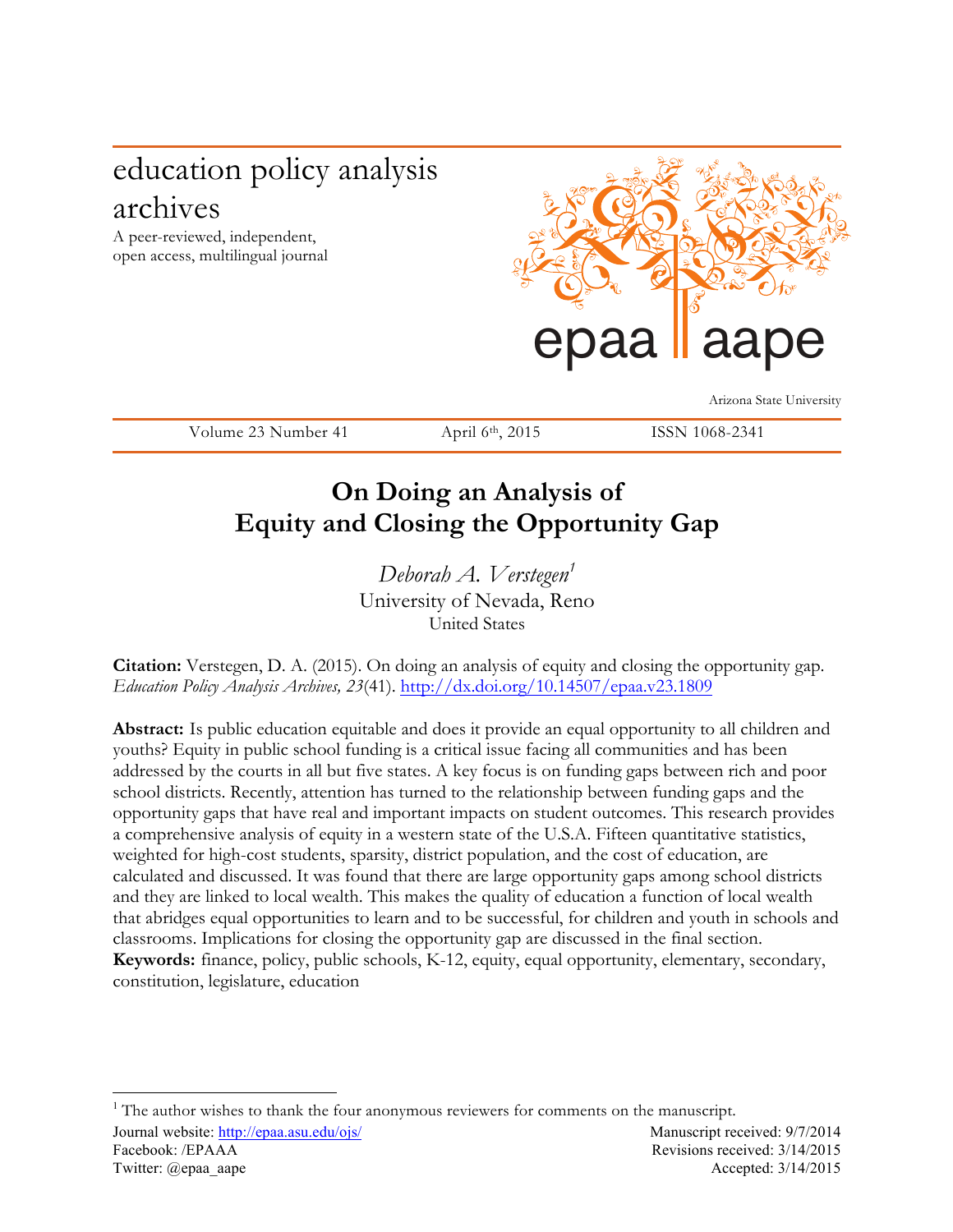## **Haciendo un Análisis de la Equidad y Achicando la Brecha de Oportunidades**

**Resumen**: ¿Es la educación pública equitativa y da igualdad de oportunidades a todos los niños y jóvenes? Esta investigación aborda estas cuestiones mediante el examen de las desigualdades en el financiamiento entre distritos escolares más y menos ricos. Equidad en el financiamiento de las escuelas públicas es un tema crítico que enfrentan todas las comunidades y ha sido abordado por los tribunales en todos los estados excepto cinco. La atención se concentrará en las brechas de financiamiento entre los distritos escolares ricos y pobres. Recientemente, se ha prestado atención a la relación entre los déficit de financiamiento y las brechas de oportunidades que tienen efectos reales e importantes en los resultados de los estudiantes. Esta investigación ofrece un análisis exhaustivo de las disparidades en un estado de la región occidente de EE.UU. Quince estadísticas cuantitativas, ponderadas para estudiantes de alto costo, escasez, población del distrito, y el costo de la educación, se calcularon y se discuten. Se encontró que existen grandes diferencias de oportunidades entre los distritos escolares que están vinculados a la riqueza local. Esto hace que la calidad de la educación sea función de la riqueza local lo que implica la reducción de igualdad de oportunidades para aprender y tener éxito, para niños y jóvenes en las escuelas y en las aulas. Implicaciones para el cierre de la brecha de oportunidades se discuten en la sección final. **Palabras clave:** finanzas, la política, las escuelas públicas, K-12, de equidad, de igualdad de oportunidades, de primaria, secundaria, constitución, promulgación de la educación

## **Fazendo uma Análise da Equidade e Reduzindo a Diferencias das Desigualdades de Oportunidades**

**Resumo:** É a educação pública equitativa e dá oportunidades iguais a todas as crianças e jovens? Esta pesquisa aborda estas questões, analisando as desigualdades no financiamento das escolsa de distritos mais e menos ricos. Equidade no financiamento das escolas públicas é uma questão crítica voltada para todas as comunidades e foi abordada pelos tribunais em todos os estados menos cinco. O foco será sobre a diferencias deo financiamento entre os distritos escolares ricos e pobres. Recentemente, a atenção tem sido dada à relação entre as diferencias de financiamento e da insuficiência de oportunidades que têm impacto real e significativo sobre os resultados dos alunos. Esta pesquisa fornece uma análise global das disparidades em um estado da região ocidental dos EUA Quinze estatísticas quantitativas, ponderados para estudantes de alto custo, a escassez, a população do distrito, e o custo da educação, foram calculados e discutidos. Descobrimos que há grandes diferenças de oportunidades entre os distritos escolares que estão ligadas a riqueza local. Isso faz com que a qualidade da educação é uma função da redução da riqueza o que implica a igualdade de oportunidades locais para aprender e ter sucesso, para crianças e jovens nas escolas e salas de aula. Implicações para fechar a lacuna oportunidade serão discutidos na seção final. **Palavras-chave:** finanças, política, as escolas públicas, K-12, justiça, igualdade de oportunidades, primário, secundário, constituição, promulgação da educação

### **Introduction**

In the American system of government, authority for education rests with the states. Each state's constitution addresses the role of government in education, although the U.S. Constitution is silent on education. In Nevada, a Western state, the Constitution says that: "… the legislature shall provide for a uniform system of common schools…" (Art. 11, section 2, 1938); and "the legislature shall encourage by all suitable means the promotion of intellectual, literary, scientific, mining, mechanical, agricultural, and moral improvements…" (Art. 11, Section 1, 1955). Although the constitutionality of the Nevada system of public education finance has not been adjudicated in the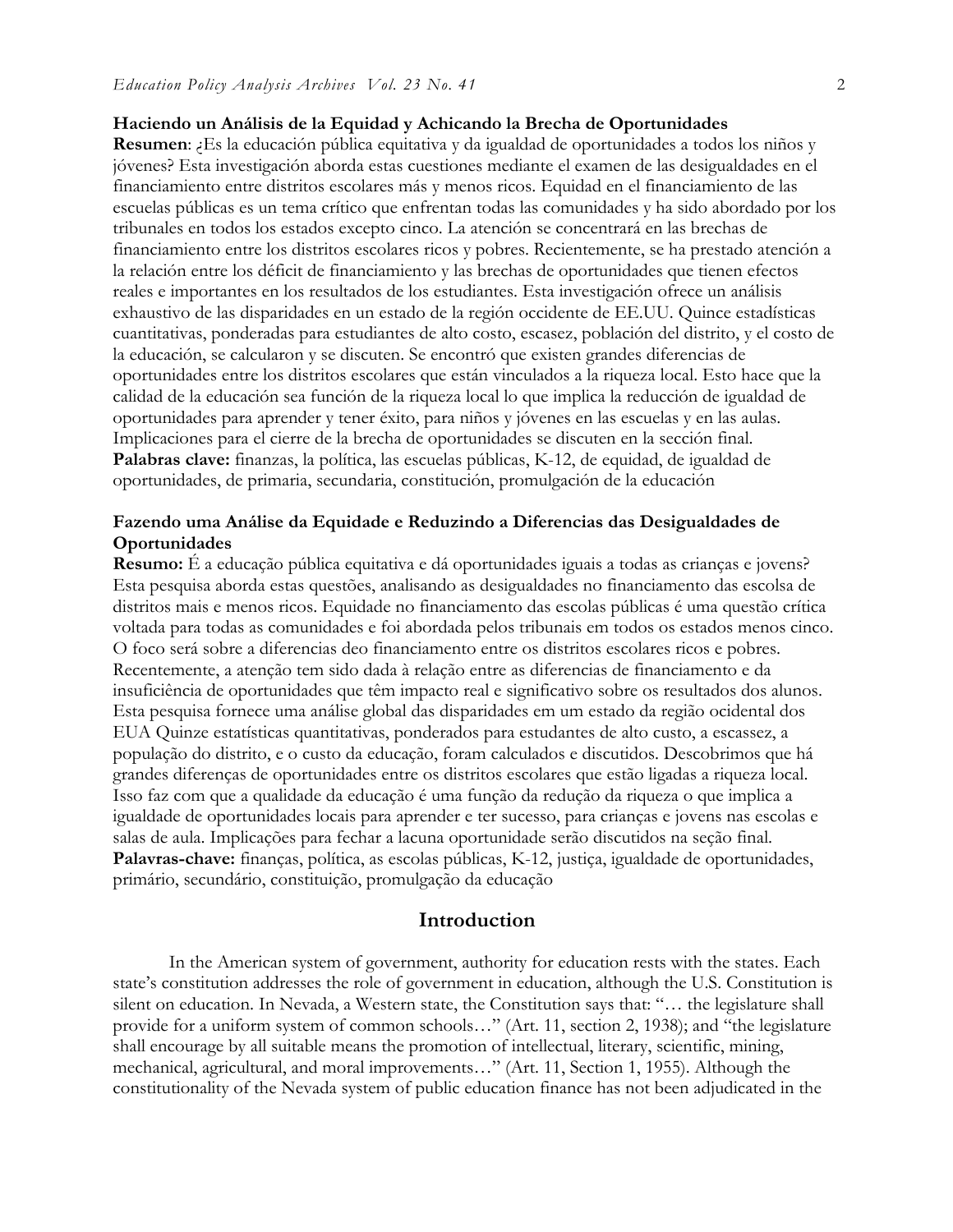courts, all but five states have had funding challenges to the equity and adequacy of their education finance system.

This raises a key question. Is financial support in Nevada uniform and reasonably equitable as required by the education article of the state constitution? This research addresses that question. First, equity is discussed, its evolution in theory and key principles are detailed; then research studies are reviewed and the Nevada funding system is examined. Next, the method for *doing an analysis of equity* is specified with attention to research and best practice. The study findings follow. The final section contains a discussion with recommendations for closing opportunity gaps and improving the education finance system for the future.

## **Equity: Its Evolution and Principles**

Equity is a long held and widely affirmed principle of the American system of government, including public education (Brimley, Verstegen, & Garfield, 2016). One the nation's founders, Thomas Jefferson, explained in a letter to John Adams on October 28, 1813, when he said: "We want a system built on a natural aristocracy, based on virtue and talent, not an artificial aristocracy, built on inheritance and wealth" (in Verstegen & Driscoll, 2008).<sup>2</sup> At that time, the wealthy in Europe were able to purchase a quality education for their children that proved crucial in securing a job and being successful later in life. Jefferson reasoned that education was the key equalizer and focal point of equal opportunity; he proposed the first system of education at public expense, in the Virginia *Bill for the General Diffusion of Knowledge*. Providing free universal public education for all was championed by Jefferson because,

> Worth and genius would thus have been sought out from every condition of life, and completely prepared by education for defeating the competition of wealth and birth for public trusts. (Jefferson 1787, in Cappon, 1971, p. 342)

The vision was that all children would have equal opportunities to learn; only their own hard work and motivation would hold them back or secure success – certainly not a government that would give some children more and better chances while consigning others to fewer opportunities simply because they were born into poverty and lacked parental resources to purchase quality schooling. This vision of equal opportunity became the foundation of the American system of schooling.

The vision of equity espoused by Jefferson is embedded into the first of three principles that have come define it: *horizontal equity*. It holds that all children similarly situated should be treated the same. In education, a pupil in a classroom should receive the same opportunity as any other child. Jefferson believed that a child was born with a certain nature and the role of the school would be to discover or select those that had received superior gifts. Thus, "education could improve on the nature of man, or the failure to provide an education could deny such improvement, but education could not create these abilities or talents." (Jefferson, 1787, in Koch & Penden, 1944).

Almost a century later, John Dewy took issue with this vision of equity and inverted the Jeffersonian argument of providing an equal opportunity by treating all individuals similarly. According to Dewey, to grant all individuals the same opportunity was "to perpetuate the inequalities of the past" (in Brick, 2008, p. 8). Dewey recognized nurture and environmental influences on learning as more decisive than innate gifts. These influences would continue to favor the children of the wealthy rather than foster equity unless redressed by government (Brick, 2008).

According to Dewey's (1944/1916) vision of equity, equal educational opportunity implied governments not only would provide access to learning but also compensate for the differences on basis of environmental inequality. This concept is incorporated into the second principle of equity,

 $\overline{a}$ 

<sup>2</sup> This section draws on and revises that work.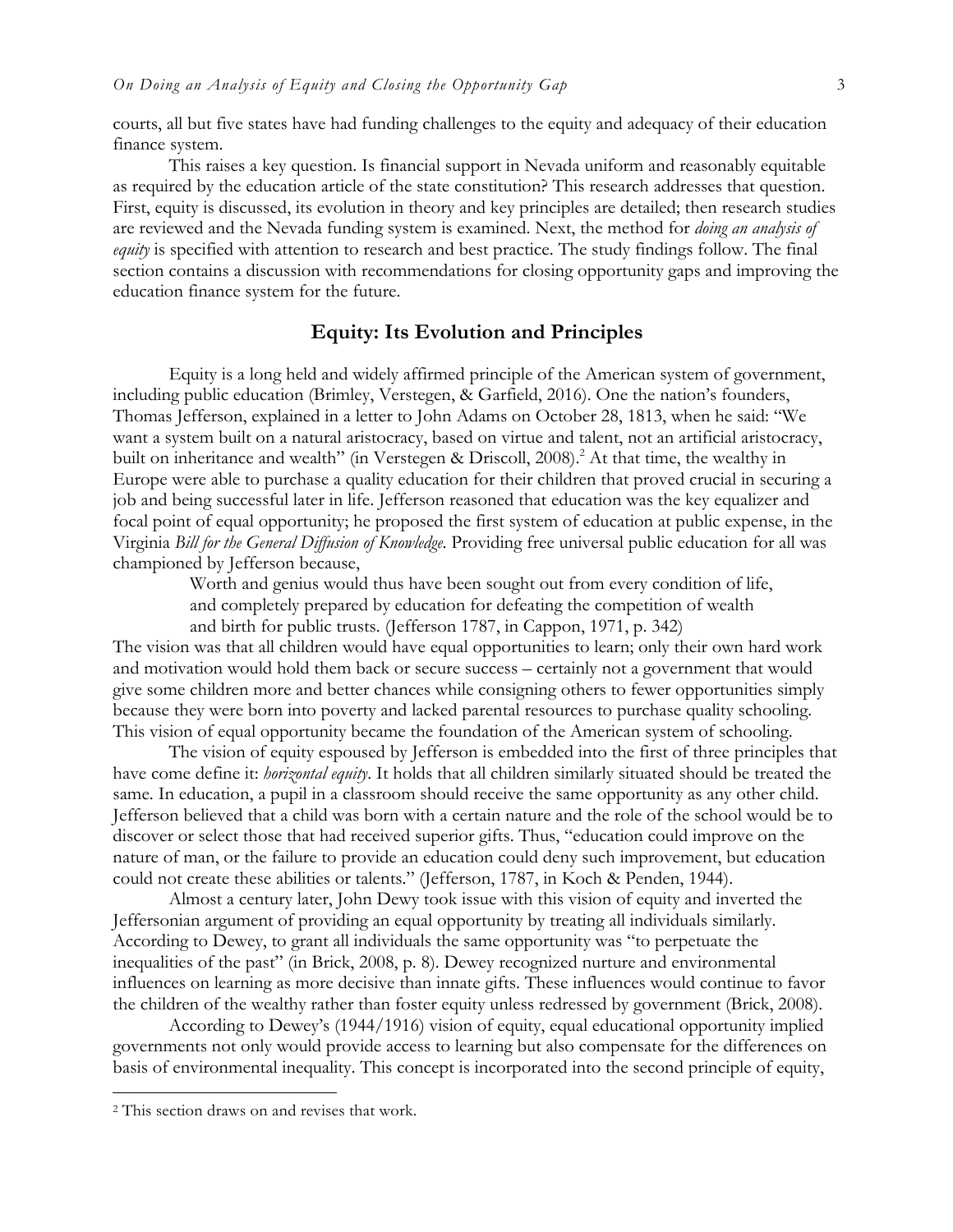*vertical equity*, which holds that children in dissimilar circumstances can be treated differently but only for legitimate and justifiable reasons. This was later given voice by John Rawls (1971) in *A Theory of Justice* through what he called the Difference Principle. It held there should be no differences between individuals unless they favor the less fortunate. According to Rawls (1971):

> All social primary goods – liberty and opportunity, income and wealth, and the basis of self-respect – are to be distributed equally unless an unequal distribution of any or all of these good is to the advantage of the least favored. (p. 303)

The third principle of equity, equal opportunity, is defined by *wealth neutrality*, a negative principle. It holds that the quality of a child's education should not be a function of wealth other than the wealth of the state as a whole. It is intended to provide a fair competition and equitable resources for all children regardless of their family's circumstances – a point that was underscored at the founding of the nation.

#### **Equity Studies**

Overtime, equity studies of state public education finance systems have been performed although the methodology has been varied, with few studies incorporating the key principles of equity as a guide. Studies of Nevada education finance have also used various methods and mixed findings have resulted. Augenblick, Palaich, and Associates (2006) performed an adequacy study of Nevada's school finance system that contained a brief review of equity in the final chapter of the report. Descriptive statistics were calculated, together with the coefficient of variation, for actual spending and spending adjusted for weighted students, with and without a "Location Cost Metric" (LCM). The LCM adjusted funding for differences in the cost of living between school districts. Findings indicated that the coefficient of variation was poor (0.473) for actual student spending but dropped (0.235) for weighted students and (0.283) for weighted students when the Location Cost Metric was added to the analysis. The analysis deleted districts with 5% to 10% of the students, which, the authors stated, makes the system "appear to be almost perfect with a [very low] coefficient of variation" (.031) (Augenblick, Palaich, & Associates, 2006, p. 106). Because of the deletion of the smaller, wealthy districts, containing 5% to 10% of students, questions remain concerning the equity of the finance system for all school children in Nevada.

Baker, Sciarra, and Farrie (2012), in "Is School Funding Fair? A National Report Card," graded the states in four areas: Funding level, funding distribution, state effort and coverage. The category, funding distribution, examined school funding in relation to poverty concentrations with adjustments for regional wage variations and district size/density. Although the data lag considerably, the study provided important information on support for students in poverty. Nevada was the only state to receive an "F" on funding distribution in both years of the report. However, questions persist about the equity of the system for all students.

Another 50-state review, by Editorial Projects in Education (2013), graded the states on finances including equity, using four statistical measures: the restricted range, coefficient of variation, McLoone Index and wealth neutrality. Funding for students with disabilities and low income acknowledged higher costs (additional 90%, 20%, respectively) and regional differences in the cost of education were included. Nevada's grade was a "D" with only one state below it that received a D- (Idaho). The analysis is useful and includes several measures of equity together with important adjustments for cost and need. However, it appears that the object of analysis is school districts rather than districts weighted for student population, and no weight for English Language Learners (ELL) was included. These are important factors in Nevada given the wide variations in district size and large numbers of ELLs. How would Nevada rank if these factors were included?

Recently, an equity analysis addressed this question, and provided population-weighted statistics by district, with adjustments for student needs (including ELLs, low income and special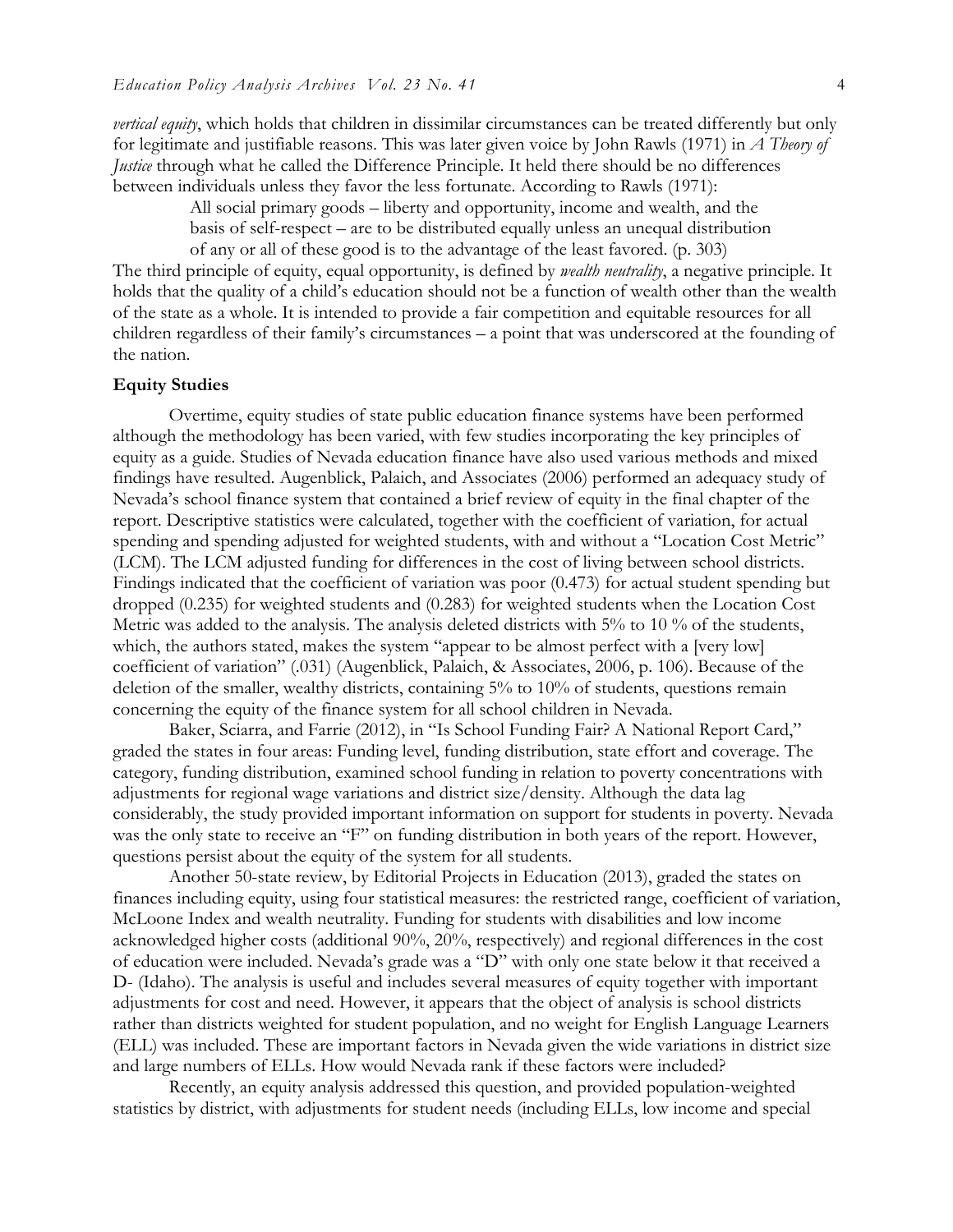education) and sparsity. It found high inequity in the system that was linked to local ability-to-pay for schooling, thus compromising equity for the state's nearly half a million public school students (Verstegen, 2013). However, the study did not employ a cost-of-education factor, which is needed, given the high diversity of the state. This research builds on that study by providing a comprehensive analysis of equity, which employs a cost of education factor in addition to population and need weighted adjustments to state and local funding for public education.

## **Nevada State School Finance System**

The system for funding elementary and secondary education in Nevada is called the Nevada Plan. It is a foundation program with adjustments for size, wealth and transportation (Legislative Counsel Bureau, 2011). Over 90% of the states finance education using a foundation program. A per pupil funding guarantee, referred to as 'basic aid' (\$5,192 per pupil) in Nevada, is provided by the state. Localities contribute to this amount through uniform taxes. Wealthy school districts raise more funds and less affluent school districts raise less. The state makes up the difference in locally raised funds and the state guarantee.

State aid is provided through Nevada's Distributive School Account (DSA); local sources include a property tax (.025 per \$100 assessed value of property) and a 2.25% sales tax, also called the Local School Support Tax (LSST). Special student needs are recognized through supplementary funding for special education, based on a provision added in 1973, but there is no additional state assistance for children that are low income, ELLs or gifted and talented. Several funds are added to basic aid including local ad valorem taxes (property tax) at 50 cents per \$100 assessed value of property, motor vehicle privilege tax, unrestricted federal revenues, adult high school diploma funding and miscellaneous revenues. Capital outlay is locally funded.

Nevada is highly diverse. It has 17 school districts with boundaries coterminous with county lines that vary in size from over 300,000 students in Clark County, which contains Las Vegas, to fewer than 70 students in Esmeralda. Of the nearly 440,000 students, 48% are low income (eligible for federal free or reduced price lunches), 20% are Limited English Proficient, and 11% are in special education. Esmeralda and Pershing County have over 60% low income students. Esmeralda and Clark County (with Las Vegas) also have high percentages of the student population that are ELL. Esmeralda, Pershing and Clark Counties have large populations of special education students – well over the 12% national average (Nevada Report Card, 2010-11).<sup>3</sup>

Total state support of school districts and charter schools is \$2.505 billion (Legislative Counsel Bureau [LCB], 2011). Funding is derived from the state General Fund, comprised mainly of state gaming taxes (23.6%) and sales and use taxes (28.3%). Over half of general fund expenditures is directed to education, including the Nevada system of higher education (15.3%) and K12 public schools (37.5%) (LCB, 2011).

Nevada's average funding per pupil from all sources is \$7,946, well below the national average of \$11,305 (National Education Association [NEA], 2011). Total funding for elementary and secondary education is drawn from federal (8.0%), state (34.2%), and local funding (57.8%) (NEA Research, 2013). This compares to the national average of 11.3%, 45.5% and 43.2% for federal, state and local funds, respectively, indicating that state support is lower than average in Nevada and well below the 50% recommended by experts.

Table 1 shows district funding allocations for special populations and by allocation category: instruction, instructional support, operations and leadership. Note that all districts devote about

 $\overline{a}$ 

<sup>3</sup> Only special education was funded at the time this research was performed. Recently the legislature funded English Language Learners and full day kindergarten for low income students.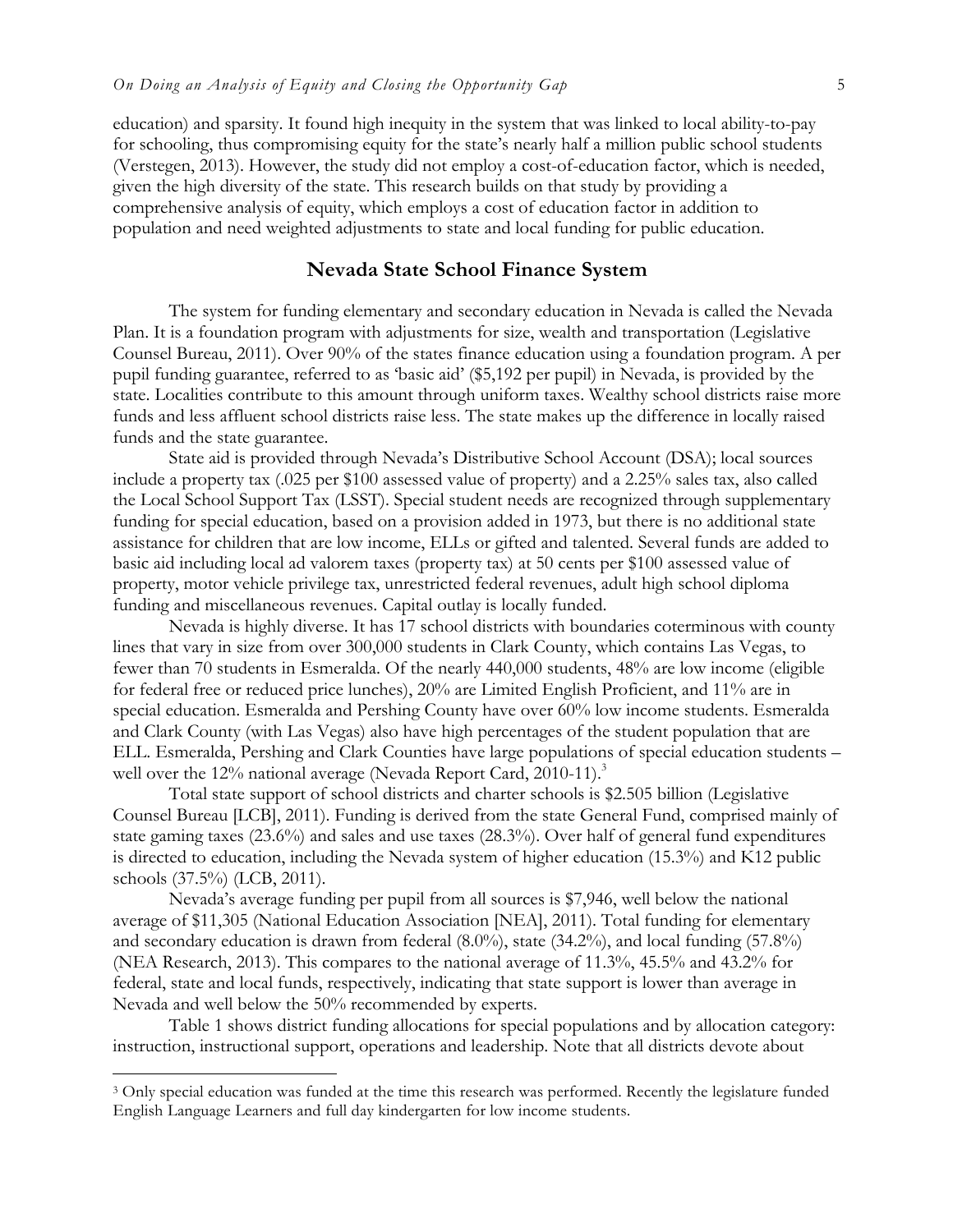60% or more to instruction, except Esmeralda (48.8%), a small and isolated district in the Southwestern portion of the state, where operations account for a higher (41.6%) than average (21.4%) portion of funding, likely for fixed costs and transportation that is used to take students to the next county for high school. Operations funding is also high in Eureka (24.2%) but relatively low in Washoe County, containing Reno (17.8%), and Carson City (17.2%). Leadership funding is varied; Clark County spends about 7.3% on leadership but it ranges from 4.7% in Carson City to 12.1% in Lincoln.

The Nevada finance system was created in 1967 when the state was rural with little diversity. Since that time nearly everything has changed but the funding policy for public elementary and secondary schools has remained largely the same.

|             | <b>Spending Allocation</b> |               |               | <b>Special Needs</b> |               |               |               |
|-------------|----------------------------|---------------|---------------|----------------------|---------------|---------------|---------------|
|             | Instruction                | Support       | Operations    | Leadership           | IEP           | LEP           | <b>FRL</b>    |
|             | $\frac{0}{0}$              | $\frac{0}{0}$ | $\frac{0}{0}$ | $\frac{0}{0}$        | $\frac{0}{0}$ | $\frac{0}{0}$ | $\frac{0}{0}$ |
| State       | $60.1\%$                   | $10.9\%$      | $21.4\%$      | $7.5\%$              | $10.8\%$      | $20.0\%$      | 47.9%         |
| Carson City | $64.1\%$                   | $14.0\%$      | $17.2\%$      | $4.7\%$              | $10.3\%$      | 17.8%         | 43.8%         |
| Churchill   | $65.1\%$                   | $12.1\%$      | $16.6\%$      | $6.1\%$              | $14.3\%$      | $6.6\%$       | 45.4%         |
| Clark       | $64.8\%$                   | $9.6\%$       | $18.4\%$      | $7.3\%$              | $10.2\%$      | $23.0\%$      | $50.8\%$      |
| Douglas     | $63.2\%$                   | $10.3\%$      | 19.9%         | $6.6\%$              | $11.3\%$      | $4.8\%$       | 35.1%         |
| Elko        | $62.7\%$                   | $10.7\%$      | $20.2\%$      | $6.5\%$              | $10.0\%$      | $10.7\%$      | 35.7%         |
| Esmeralda   | 48.8%                      | 9.6%          | 41.6%         | n/a                  | n/a           | 25.8%         | 66.7%         |
| Eureka      | $60.8\%$                   | $9.5\%$       | $24.2\%$      | $5.6\%$              | $7.9\%$       | n/a           | 25.9%         |
| Humbolt     | $65.8\%$                   | $9.2\%$       | 17.8%         | $7.1\%$              | 14.2%         | $11.8\%$      | 37.9%         |
| Lander      | $64.3\%$                   | $12.7\%$      | $15.8\%$      | $7.2\%$              | $10.9\%$      | $9.6\%$       | $25.2\%$      |
| Lincoln     | $65.3\%$                   | $5.8\%$       | 16.8%         | 12.1%                | $8.1\%$       | n/a           | $49.2\%$      |
| Lyon        | 59.8%                      | $13.1\%$      | $20.0\%$      | $7.1\%$              | $13.4\%$      | $6.8\%$       | $46.4\%$      |
| Mineral     | $61.3\%$                   | $9.4\%$       | $20.4\%$      | $8.8\%$              | $15.3\%$      | n/a           | 47.2%         |
| <b>Nye</b>  | $61.1\%$                   | $10.0\%$      | 22.5%         | $6.5\%$              | 15.4%         | $7.6\%$       | 54.6%         |
| Pershing    | $63.0\%$                   | $11.1\%$      | $20.4\%$      | $5.4\%$              | $14.5\%$      | $7.8\%$       | 63.8%         |
| Storey      | 58.3%                      | $9.8\%$       | $20.5\%$      | $11.4\%$             | 19.3%         | n/a           | $5.6\%$       |
| Washoe      | $62.4\%$                   | $13.2\%$      | $17.8\%$      | $6.6\%$              | $13.0\%$      | $17.4\%$      | 44.5%         |
| White Pine  | 54.3%                      | 14.1%         | 22.5%         | $9.0\%$              | 12.0%         | $3.5\%$       | 32.6%         |

| abie |  |
|------|--|
|      |  |

*Spending Allocations and Special Needs Students by District*

Source: Nevada Report Cards (2011)

Note: IEP=special education, LEP=English Learner, FRPL=free/reduced lunches e.g., low income; n/a=not available

## **Methodology**

The conceptualization and measurement of equity in school finance was elucidated by Berne and Stiefel in their seminal work (Berne & Stiefel, 1984). The Berne and Stiefel (1984) framework for doing an analysis of equity is responsive to the following questions: who, what, how and how much (Table 2). It is employed in this research with two additions – the first is the addition of need adjusted dollars to the object of analysis, which recognize new research on the cost of special student programs and services; the second adds a measure for the upper portion of the distribution to the univariate summary statistics, the Verstegen Index (Verstegen, 1996).

This research provides an analysis of equity and responds to the questions raised by Berne and Stiefel (1984) by focusing on children rather than taxpayers; using price, need, and size adjusted dollars for analysis; and employing 15 quantitative statistics and four relationship statistics.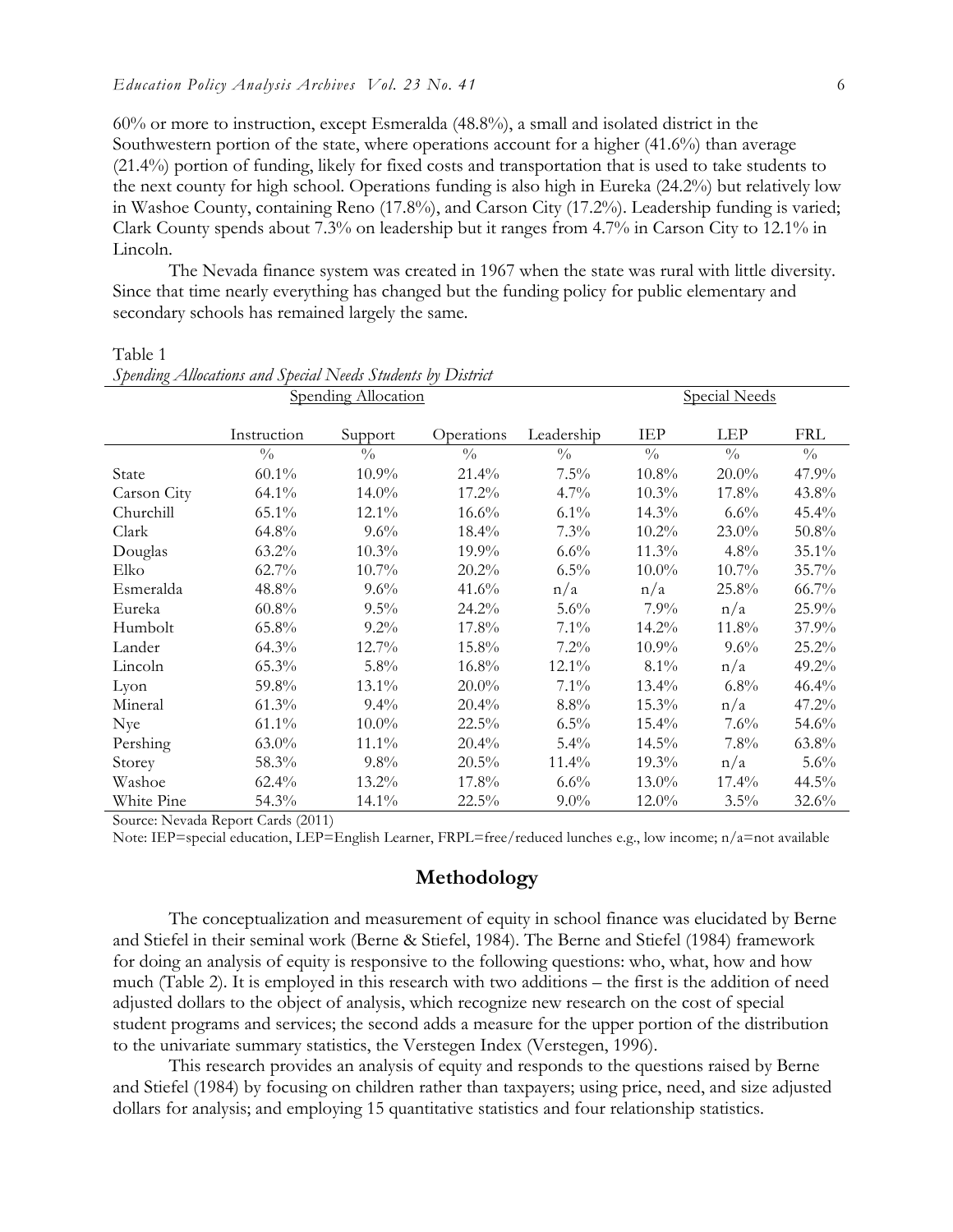Horizontal and vertical equity, and equal opportunity principles, are incorporated into the analysis; to determine equity. The analysis quantifies funding/opportunity gaps and determines whether they are linked to illegitimate factors, in this case, local (not state) funding for education. A linkage to local funding would indicate that equal opportunity is lacking. Recently, attention has turned to the relationship between funding gaps and the opportunity gaps that have real and important impacts on student outcomes (Carter & Welner, 2013). This research focuses on funding and opportunity gaps. The object of analysis is funding, the meta-variable that purchases opportunity and other resources such as teachers, leadership, special programs, materials and class sizes. State and local revenue is included with transportation, capital outlay and federal aid deleted, as is customary (Berne & Stiefel, 1984).

Table 2

|                       | A Summary of Alternative Equity Criteria          |                                |                                    |  |
|-----------------------|---------------------------------------------------|--------------------------------|------------------------------------|--|
| Component of          |                                                   |                                |                                    |  |
| <b>Equity Concept</b> | Measures                                          | Alternative for Each Component |                                    |  |
| Who?                  |                                                   | Children                       | Taxpayers                          |  |
| The Group             |                                                   |                                |                                    |  |
| What?                 |                                                   |                                |                                    |  |
|                       | Inputs<br>-Dollars                                | Outputs                        | Outcomes                           |  |
| The Object            |                                                   | -Student Achievement           | -Earning potential<br>-Income      |  |
|                       | -Price adjusted dollars<br>-Need adjusted dollars | -Behavioral output<br>measures | -Satisfaction                      |  |
|                       | -Physical resources                               |                                |                                    |  |
|                       |                                                   |                                |                                    |  |
| How?                  | Horizontal Equity                                 | Vertical Equity                | <b>Equal Opportunity</b>           |  |
| The principle         | -Equal treatment of equals;                       | -Unequal Treatment             | -No discrimination on              |  |
|                       | minimize the spread in the                        | of unequals; more objects      | the basis of property (local)      |  |
|                       | distribution                                      | to the needier                 | wealth in school                   |  |
|                       |                                                   |                                | district or other categories:      |  |
|                       |                                                   |                                | minimize undesirable               |  |
|                       |                                                   |                                | relationships                      |  |
|                       |                                                   |                                |                                    |  |
| How Much?             | Univariate Dispersion                             |                                | Relationship                       |  |
| The                   | -Range                                            |                                | -Simple Correlation                |  |
| summary               | -Restricted range                                 |                                | -Simple Slope                      |  |
| statistic             | -Federal range ratio<br>-The McLoone Index        |                                | -Quadratic Slope                   |  |
|                       | -The Verstegen Index                              |                                | -Cubic Slope<br>-Simple Elasticity |  |
|                       | -Coefficient of variation                         |                                | -Quadratic Elasticity              |  |
|                       | -Gini coefficient                                 |                                | -Cubic Elasticity                  |  |
|                       | -Atkinson's index                                 |                                | -Constant Elasticity               |  |
|                       | -Theil's measure                                  |                                | -Adjusted relationship             |  |
|                       |                                                   |                                | Measured from                      |  |
|                       |                                                   |                                | Quadratic Regression               |  |
|                       |                                                   |                                | -Adjusted Relationship             |  |
|                       |                                                   |                                | -Measure from Cubic                |  |
|                       |                                                   |                                | -Regression                        |  |
|                       |                                                   |                                | -Implicit Weight                   |  |
|                       |                                                   |                                | -Averaged Implicit                 |  |
|                       |                                                   |                                | -Weight                            |  |
|                       |                                                   |                                |                                    |  |

Source: Adapted from: Berne and Stiefel (1984, p. 9). Bold added.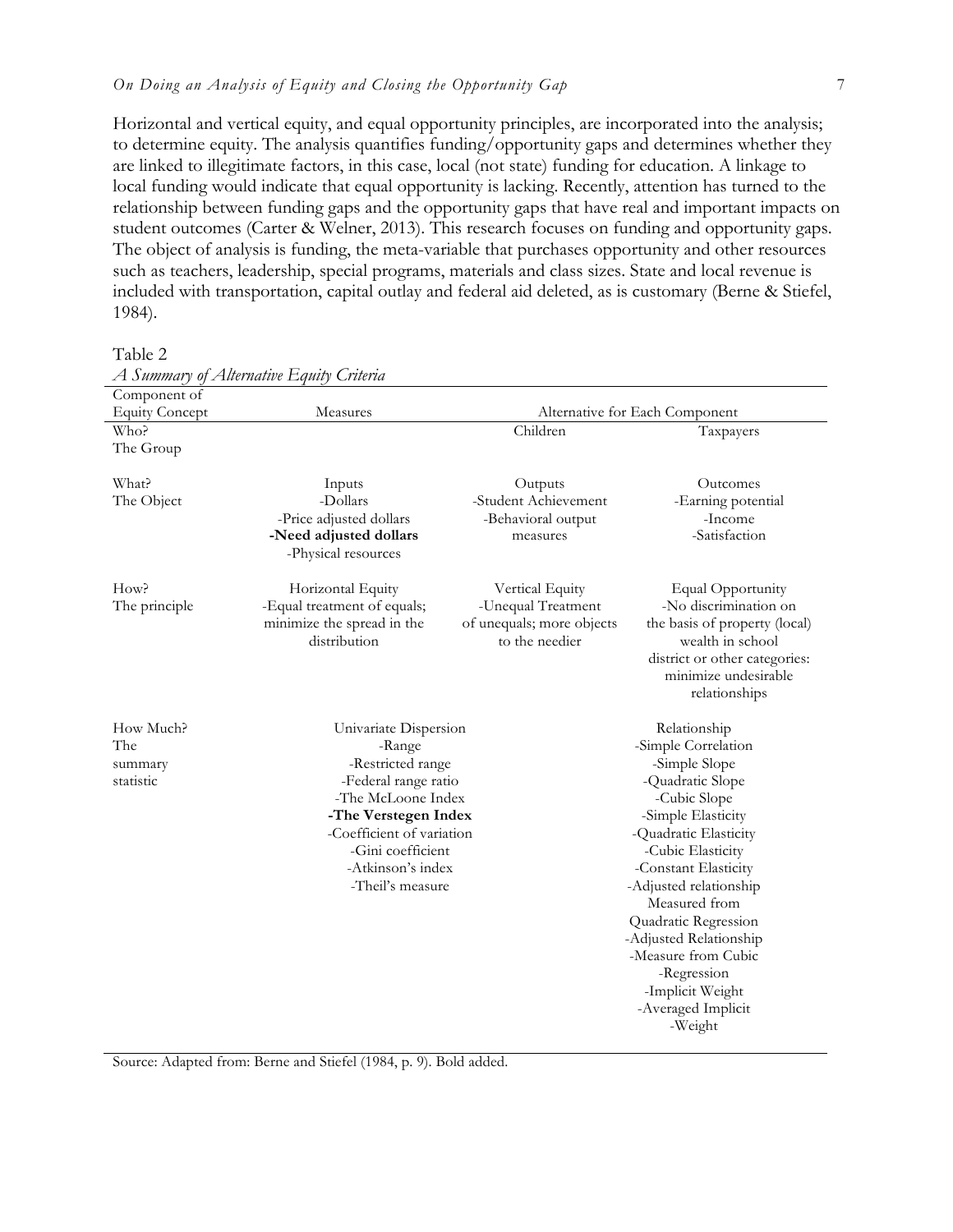Equity is a multidimensional concept thus multiple measures are utilized to evaluate the equity and wealth neutrality of the finance system, based on research and best practice. Table 3 includes a summary of the fiscal equity statistics and provides a brief description of each together with an equity target. For *horizontal equity* five criteria are included in the analysis. They are measures of: a) the extremes--the range, restricted range, and ratios of each, b) all objects of analysis – the coefficient of variation, Gini coefficient, Thiel Index, c) the upper half of the distribution – the Verstegen Index, d) the lower half of the distribution – the Atkinson and McLoone Index, e) other – the Federal Range Ratio. As these statistics increase, equity decreases (except for measures of the lower portion of the distribution, which increase with increasing equity including the McLoone Index and Atkinson Index).

#### Table 3

#### *Measures of Fiscal Equity and Target Values*

- 1. The Range--The range in revenue is the difference between the highest and lowest revenue per pupil in the state. As the range decreases, equity increases.
- 2. The Restricted Range--The restricted range is the difference between the revenue per pupil at selected percentiles, for example, the difference in revenue per pupil at the 95th percentile and 5th percentile. As the restricted range decreases, equity increases. Values of 1.25 or less are preferred.
- 3. The Federal Range Ratio--The federal range ratio is the difference between the per pupil revenue at the 95th and the 5th percentile, divided by the value at the 5th percentile. As the Federal range ratio decreases, equity increases. Values of 0.25 or less are preferred.
- 4. The Coefficient of Variation (CV)--The Coefficient of Variation is the standard deviation of a distribution divided by the mean, expressed as a percentage. The CV measures variability in a revenue distribution around the mean observation. As the CV decreases, equity increases. Values of 0.05 or less are preferred.
- 5. The Gini Index--The Gini index indicates how far the distribution of revenue is from providing each proportion of pupils with equal proportions of revenue. This measures ranges from 0-1. As the Gini decreases, equity increases. (see also, Thiel Index). Values of 0.05 or less are preferred.
- 6. The Verstegen Index--This index measures equity for the upper half of the revenue distribution only. It is expressed as the ratio of the actual revenue of all pupils above the median relative to the total revenue those pupils would receive if they were at the median. In practice, the Verstegen Index ranges from 1 to 2.0 (theoretically to infinity). As the Verstegen index decreases, equity for the upper half of the revenue distribution increases. Values of 1.05 and lower are preferred.
- 7. The McLoone Index--The McLoone index measures equity for the lower half of the revenue distribution only. It is expressed as a ratio of the actual revenue of all pupils below the median relative to the total revenue those pupils would receive if they were at the median per pupil revenue level in the state. The McLoone index ranges from 0 to 1. As the McLoone index increases, equity for the lower half of the distribution increases. (see also, Atkinson Index). Values of 0.98 or higher are preferred.
- 8. The Simple Correlation The correlation indicates the relationship between per pupil revenue and a locality's wealth i.e., fiscal capacity. As the relationship between wealth and revenue decreases, equity increases as does fiscal neutrality.
- 9. Regression The percentage of variation explained in per pupil total state and local revenue (the dependent variable) by local per pupil property wealth i.e., ability-to-pay (the independent variable). As the coefficient of determination decreases, equity increases, as does wealth neutrality.
- 10. Slope--The slope indicates the magnitude of the relationship between a locality's per pupil ability-to-pay i.e., wealth, and revenue for education, in absolute terms. As the slope decreases, equity increases as does fiscal neutrality.
- 11. Elasticity--Like slopes, the elasticity specifies the magnitude of the relationship between revenue and local ability-to-pay i.e., wealth, but in terms of percentages rather than absolute units. The elasticity statistic is insensitive to equal percentage additions whereas the slope is not. As elasticity decreases, equity increases as does fiscal neutrality.

Bivariate measures examine the relationship between local wealth (i.e. property and sales) and state and local education funding, to determine wealth neutrality. There should be no relationship between these factors if a funding system is wealth neutral. The correlation, regression,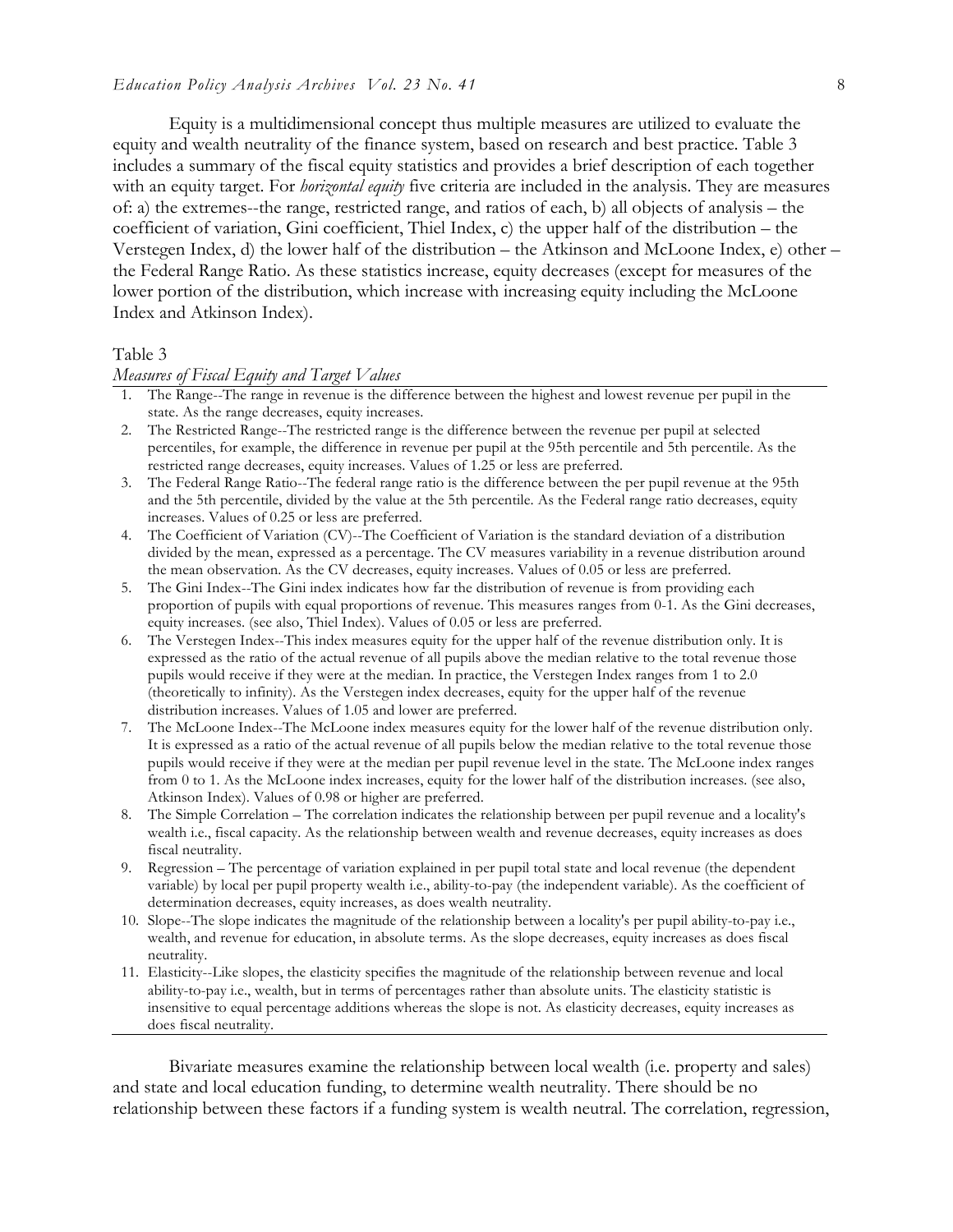slope and elasticity are used to calculate *wealth neutrality*. As these statistics increase, wealth neutrality decreases.

*Vertical equity* is incorporated into the analysis by weighting students according to researchbased cost differentials associated with the excess cost of their special needs/programs, particularly for individuals in poverty (low income), students with disabilities, and ELLs. A weight is the ratio of excess costs above the base to the basic per pupil funding amount. Research on the excess cost of education for children in special education indicates that an additional 90% is required above average funding used to educate the typical general education student without disabilities. Adding spending for school facilities to the excess cost of educating students with disabilities, the additional cost is 108% (Chambers & Parrish, 2004). Thus, a special education student would be weighted between 90% and 108%. For this study, the midrange, 100%, was used. Students with disabilities are counted as 2.0; first as a general education student (1.0) and then as a special education student (1.0). A separate weight was not included for gifted and talented students because they are included in special education.

Research on the excess costs of educating low income children and children who are Limited English Proficient (LEP) varies. Baker (2005) finds that LEP costs are 100% more, with a range of an additional 35% to over 100%. Alexander and Wall (2006) provide data showing that excess costs for low income children vary between an additional 25% and 250% while pointing out that low income may be long-term and intense versus an annual fluctuation thus raising questions about the use of a single weight. In their study, an excess cost of 100% was employed (Alexander & Wall, 2006). This study uses a midrange estimate of an additional 50% for children who are low income, as measured by federal free and reduced price lunch eligibility, as is the customary eligibility criterion. A 50% weight is also used for ELL students as there is a paucity of evidence to indicate that costs vary substantially between these populations.

Size can also impose higher costs for districts that are very small and very large, due to diseconomies of scale. Nevada employs an adjustment to the finance system based on size that modifies teacher allotments and salaries. Students in very small districts (Eureka and Esmeralda) were weighted 25%, the amount that very small district adjustments for salary vary from small district adjustments. However, allocations of teachers could not be disentangled from the funding variable indicating some legitimate variation is still present in the data.

Finally, a comparable wage index (CWI), developed by Taylor (2014), is used to address differences in the cost of education across the state. It measures geographic variations in the cost of education by calculating systematic variations in the earnings of workers who are college educated but are not educators. According to Taylor (2006),

If states were successfully directing additional resources to school districts in high-

cost environments, then measured inequality within states should fall when

differences in purchasing power are taken into account. (p. 349)

The analysis uses weighted pupils to address vertical equity and then proceeds using univariate and bivariate measures to calculate equity, simultaneously producing a horizontal and vertical analysis in a single procedure. The aim is to capture illegitimate variations in funding – opportunity gaps – among districts within the state.

## **Data Sources**

Data are drawn from multiple sources available in the field. Student counts are found in the state report cards (Nevada Report Card, 2011). Tax base information for localities is available from the Nevada Department of Revenue (2011) including both the district property tax base and sales taxes, given the funding system considers both local revenue sources in the calculation of state aid.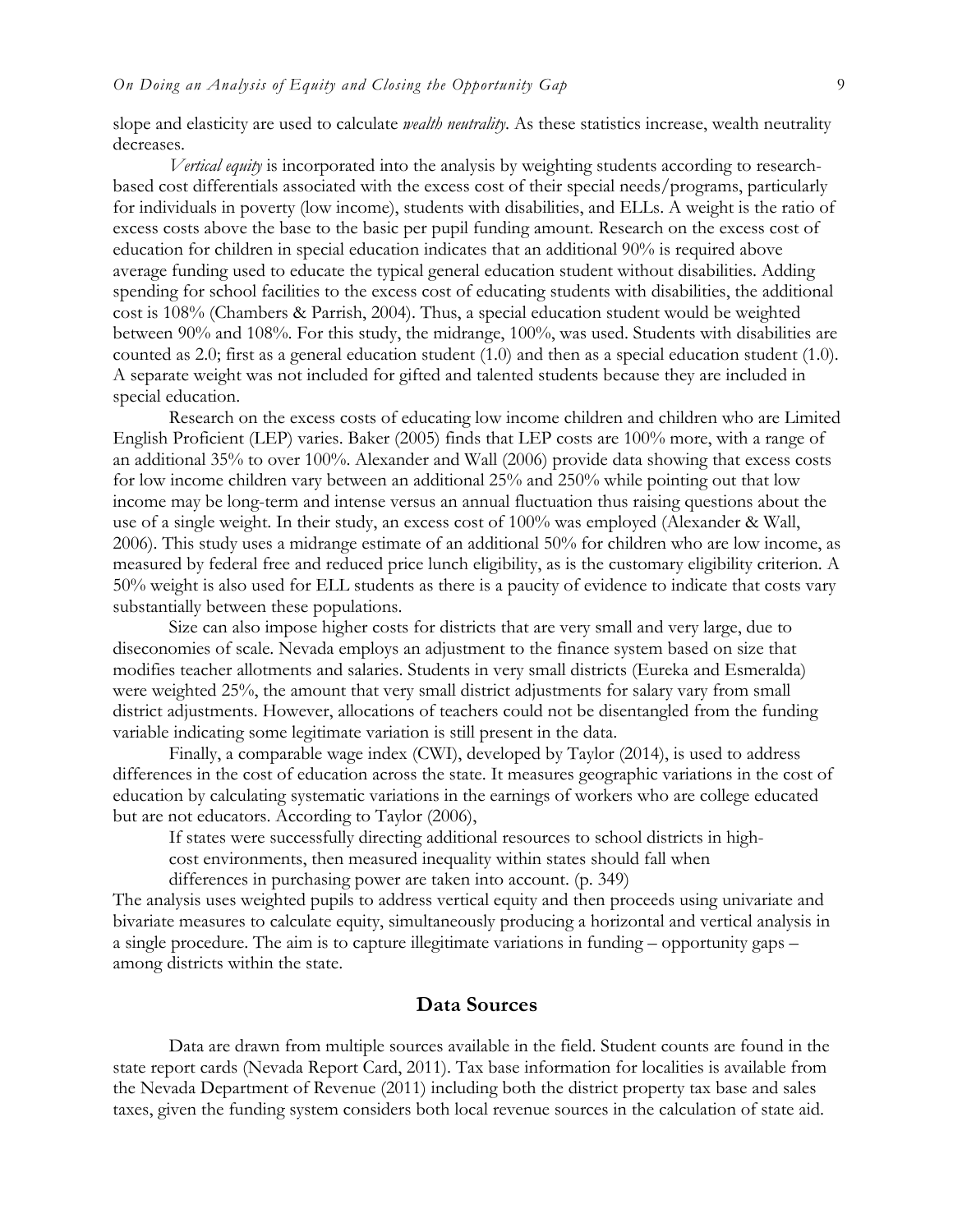Revenue (expenditure) information was obtained from the State Department of Education (NRS 387.303, 2011); it includes state and local funding but not capital expenditures, transportation or federal aid. Under the law, federal aid must supplement not supplant state and local sources; it should not be included in the analysis of equity. Transportation funding is deleted from the revenue variable, as is customary. The cost of education index used was taken from data available on-line (Taylor, 2014).

For special student needs, that generate higher costs for programs and supports, student weights are used that reflect research-based costs and best practice: low income (0.50), ELLs (0.50) and special education (1.0). The weights reflect an understanding that ELL and low income students require separate interventions and therefore should not be combined into a single weighted-cost category.

In addition to adjusting for high cost students and sparsity, all statistics reflect the *size* of the school district and were weighted for the student population in each district. This is a critical adjustment for Nevada public schools given the diversity across the state. A district that has 70% of the state's students, i.e. Las Vegas, influence the resulting statistics by 70%. In sum, a district's statistical data were weighted by its population to account for the number of students in the school district; additionally they were weighted for sparsity and student needs.

Finally, because the State of Nevada has a majority of the students located in the school district with the lowest funding in the distribution, the equity statistics based on the median – McLoone Index and Verstegen Index – could not be calculated. The Clark County school district, containing Las Vegas, enrolls about 70% of the students in Nevada, making its per-pupil spending the statewide median. It also has the lowest funding per pupil. Thus, funding in the district with the median student cannot be compared to funding for students in districts below the median – all students are within the same district with the same value. Equity statistics compare funding between school districts within a state, not funding between schools within a district. As result of the configuration of Nevada districts, a proxy for the McLoone Index, the Atkinson Index with high values of "I" is calculated to determine spending for the lower *portion* of the distribution.

All statistical calculations were performed using SAS with weighted student disparity statistics programmed by student population size to determine equity analysis for four data sets: the baseline analysis, a variation that includes student weightings for special needs, an analysis that includes a sparsity adjustment together with weighted students and a final data set that employs a cost of living adjustment, student weights and sparsity. All data are for fiscal year 2011, a time when Nevada was still experiencing the effects of the Great Recession, suggesting a compression of funding variances (Verstegen, 2013). It is also the latest year that all data elements are available for analysis.

## **Findings**

Table 4 provides the results of the analysis, for four data sets/models: baseline, weighted pupils, weighted pupils and sparsity, and weighted pupils, sparsity and a cost of education index. In all models, the range in spending per pupil is unusually large displaying what may be referred to as "savage inequalities" (Kozol, 1999). Even when weighted pupils are used in the analysis, the annual difference between the highest and lowest funding among school districts is \$65,871 *per pupil*, still less than the baseline of \$78,621 *per pupil*. When the sparsity adjustment is added, the variation drops to \$51,780 per pupil – this is still extremely high but an improvement from the baseline. Overall, some localities have 14 to 20 times more funding per pupil than other localities. This is the highest variation for the range evidenced in the extant research across states to date.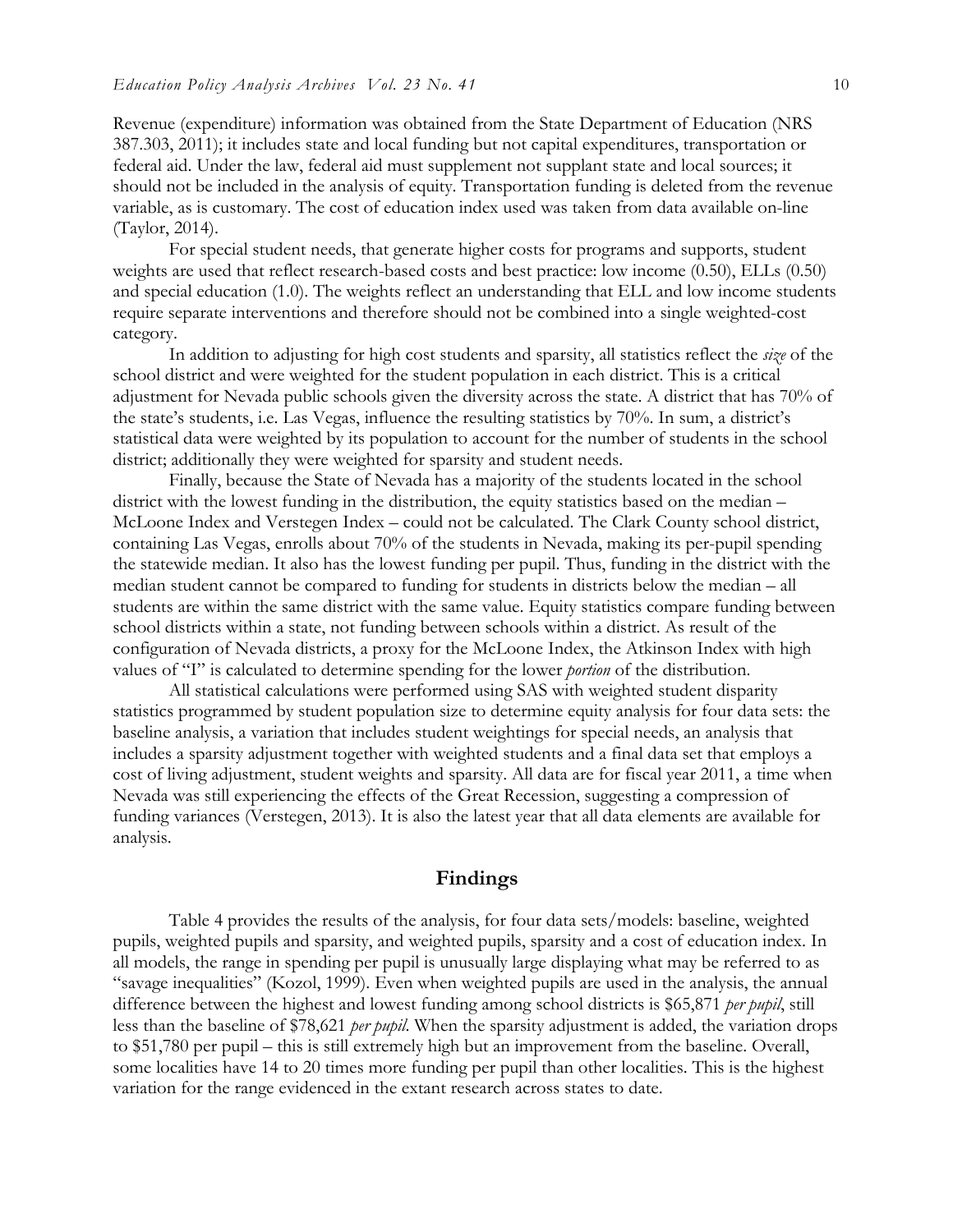Surprisingly, adding the cost of living adjustment *raises* the variation in measured equity. Funding at the extremes, the range, is an alarming \$74,203 per pupil, per year. In all cases, the lowest funding is found in large, urban areas; the highest funding is found in small, isolated school districts. For example, funding is \$3,816 per weighted pupil in Clark county and \$4,570 in Washoe county, compared to \$78,019 in Eureka and \$17,043 in Esmeralda. The restricted range ratio across all models indicates that when 5% of pupils are removed from both tails of the distribution, disparities fall between 1.29 (baseline) to 1.64 per weighted pupil (weights, sparsity, CWI). This is a substantial reduction from the range but remains unacceptably high by most standards.

| Measure:                         | Baseline | Base &<br>Weight | Weight &<br>Sparse | Weight &<br>Sparse &<br>$CWI$ ( $b/$<br>Taylor<br>[n.d.] |
|----------------------------------|----------|------------------|--------------------|----------------------------------------------------------|
| Range                            | \$78,621 | \$65,871         | \$51,780           | \$74,203                                                 |
| Ratio                            | 14.56    | 17.72            | 14.14              | 20.45                                                    |
| <b>Restricted Range</b>          | \$1,691  | \$1,659          | \$1,659            | \$2,442                                                  |
| Ratio                            | 1.29     | 1.42             | 1.42               | 1.64                                                     |
| Federal Range Ratio              | .29      | .42              | .42                | .64                                                      |
| Mean                             | \$6,184  | \$4,249          | \$4,242            | \$4,262                                                  |
| Median                           | n/a      | n/a              | n/a                | n/a                                                      |
| Coefficient of Variation         | 0.3369   | 0.3784           | 0.3163             | 0.4415                                                   |
| Gini Index                       | 0.0539   | 0.0625           | 0.0609             | 0.0885                                                   |
| Theil Index                      | 0.0222   | 0.0267           | 0.0224             | 0.0384                                                   |
| Verstegen Index $(a)$            | n/a      | n/a              | n/a                | n/a                                                      |
| McLoone Index $(a)$              | n/a      | n/a              | n/a                | n/a                                                      |
| Atkinson Index:                  |          |                  |                    |                                                          |
| <b>I8</b>                        | 0.9673   | 0.9597           | 0.9611             | 0.9355                                                   |
| <b>I10</b>                       | 0.9636   | 0.9553           | 0.9568             | 0.9291                                                   |
| *Enrollment; weighted enrollment | 422,838* | 615,238          | 615,238            | 615,238                                                  |
| Number of Districts              | 17       | 17               | 17                 | 17                                                       |

*Univariate Measures of Fiscal Disparity: Funding Disparities Among Students in Nevada Public School Districts*

Notes: a/ Cannot be calculated, Clark County school district has the lowest funding; it enrolls the over 70% of students in Nevada, making its per pupil spending the statewide median. Thus, no comparison of funding for districts below the median to the median is possible and neither the Verstegen Index, nor the McLoone Index can be calculated because they are based on the median funding amount.; b/ Taylor, L. (n.d.) Retrieved February 13, 2014 from http://bush.tamu.edu/research.faculty/Taylor CWI/. The Bush School of Government and Public Services. Texas A& M University, 4220, TAMU, College Station, TX.

For example, the federal Impact Aid standards from the U.S. Department of Education use a restricted range of 1.25 or less as the basis for determining an equitable distribution of funding within a state (ESEA Title VIII, Section 8009). States with a restricted range ratio of 1.25 or lower may reduce state aid payments to localities by the amount received under impact aid. However, when the restricted range ratio is above 1.25 the state may not reduce funding to localities based on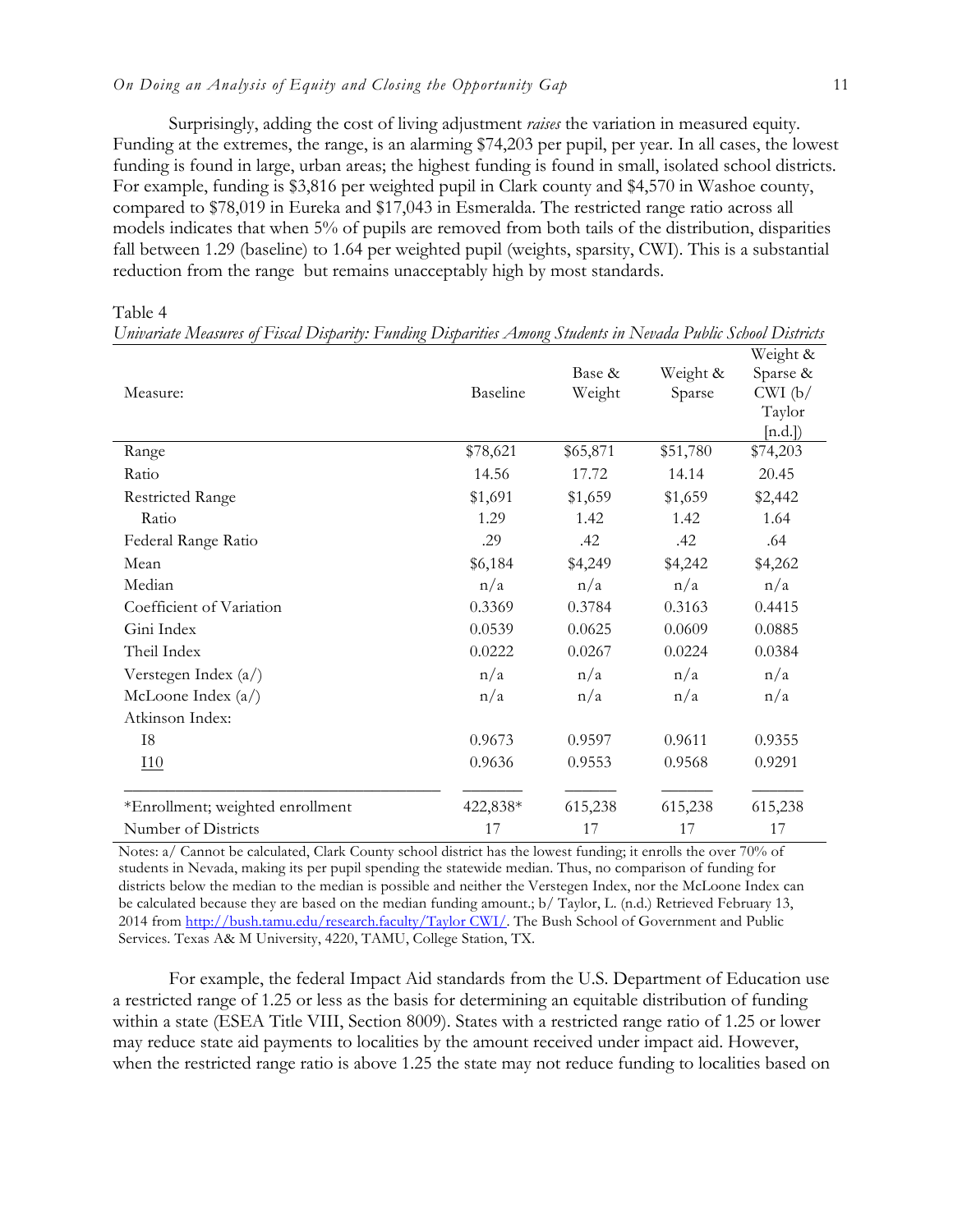Impact Aid payments.<sup>4</sup> Therefore, these results indicate that Nevada cannot reduce state aid payments by the Impact Aid amount localities receive given high disparities in funding.

The coefficient of variation (COV) for Nevada also is high. About two-thirds of all pupils are within a band of 32% to 44% of average per pupil funding. This is well above the 5% value that is in the preferred target range of values for the COV. The Gini Index is above the 5% or less preferred value in all cases but approaches the target for the baseline; and the Theil Index, is highest for the model including sparsity. The Atkinson's Index with high values of I, which measures equity for the lower portion of the distribution, is less than the desirable target of .98, ranging from .92 (weights, sparsity, and CWI) to .97 (baseline). Overall, the univariate statistics show systemic inequalities with the widest variation at the top of the distribution – the top 5% of school districts as suggested by the range versus the restricted range values.<sup>5</sup>

In addition, the analysis examined wealth neutrality using bivariate measures to determine the relationship between funding for education and local ability-to-pay for education, including property, net proceeds of mines and sales taxes (Table 5). There should be no relationship between these factors if the system is wealth neutral. The correlation coefficient is high, ranging between .92 and .94. This is a strong and positive relationship, i.e., as local ability to pay for education rises, so does funding. The regression shows that funding can be predicted accurately about 84% to 89% of the time, if local wealth is known. Again, this is high and statistically significant in all cases ( $p <$ .0001). The magnitude is also high as indicated by the elasticity: for every one-percent change in local wealth, funding rises over one-half of one percent. Overall the bivariate data indicate that the system is not wealth neutral and the quality of a child's education is a function of local, not state, wealth. Equal educational opportunity is abridged for children and youth in the Nevada by the inequitable state funding system.

|                      | Baseline | Base &<br>Weights | Base,<br>Weights<br>Sparse | Base, Weights<br>Sparse<br><b>CWI</b> |
|----------------------|----------|-------------------|----------------------------|---------------------------------------|
| Correlation $(r)$ a/ | 0.9369   | 0.9421            | 0.9229                     | 0.9178                                |
| Regression $(r^2)$   | 0.8777   | 0.8887            | 0.8517                     | 0.8423                                |
| Slope                | 0.0108   | 0.0110            | 0.0090                     | 0.0125                                |
| Elasticity           | 0.5464   | 0.5577            | 0.5544                     | 0.6501                                |
| Probability          | < 0.0001 | < 0.0001          | < 0.0001                   | < 0.0001                              |

#### Table 5 *Bivariate Measures of Fiscal Disparity*

 $\overline{a}$ 

a/ Funding and local wealth (property tax base, net proceeds of minerals, sales taxes (2.6%).

<sup>4</sup> Federal funding for Impact Aid provides assistance to localities in lieu of property taxes for children of families living or working on federal land who send their children to school but do not pay local property taxes.

<sup>5</sup> Recall Clark County is at the bottom of the funding distribution with 70% of the students, indicating no variation when 5% are removed; thus the restricted range difference from the range is due to changes in the top of the distribution.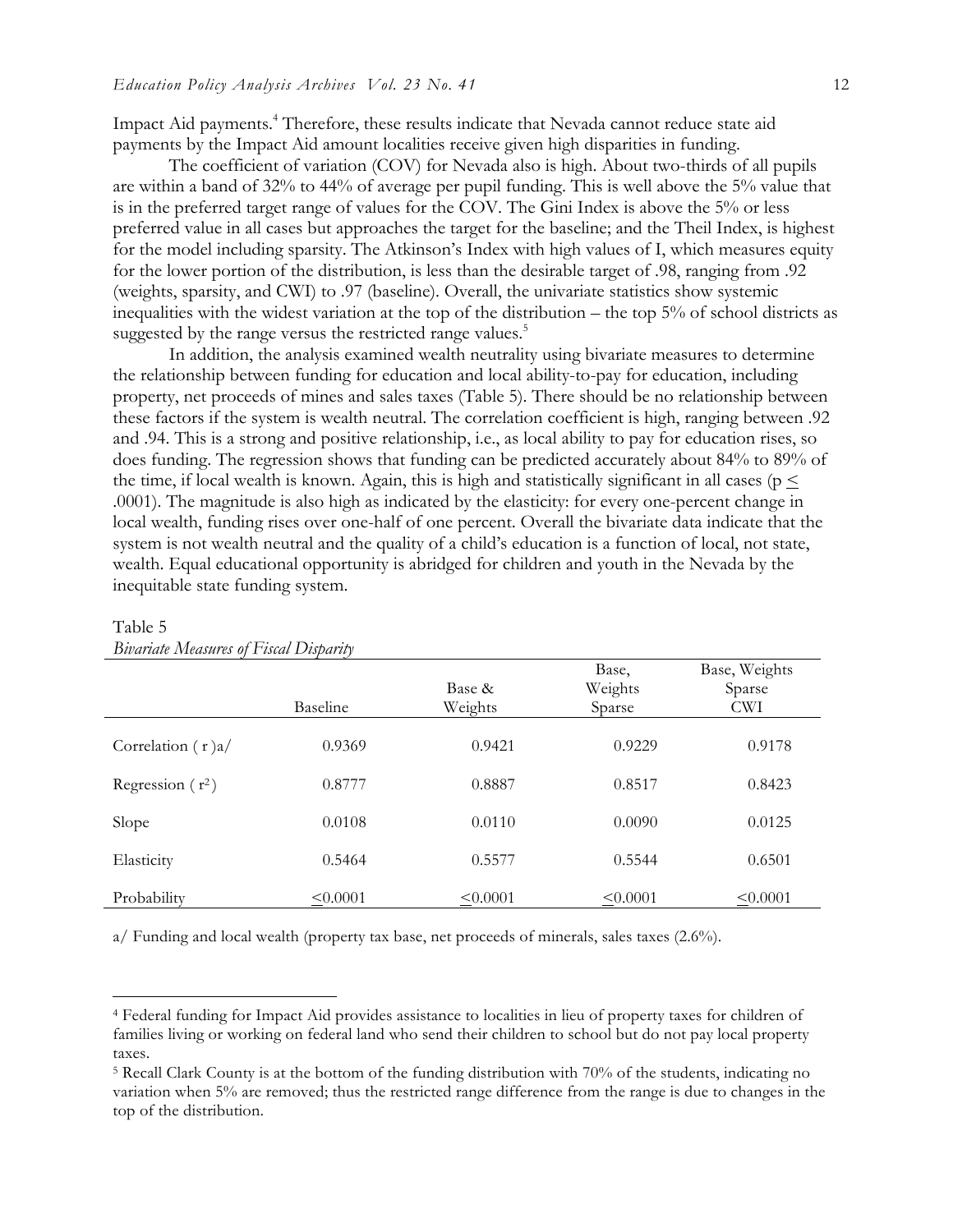## **Discussion**

This research examines opportunity gaps through an investigation of school finance equity in a western state in the United States of America. Multiple statistical measures that encompass diverse notions of equity were utilized including descriptive and inferential measures. The framework for examining equity was adopted from Berne and Stiefel (1984), with the addition of weighted pupils and a measure for the upper portion of the distribution. The inquiry was guided by three principles defining equity: horizontal and vertical equity, and equal opportunity. The object of analysis was per pupil funding for elementary and secondary public education adjusted for high cost students, district enrollment and sparsity. The data were also adjusted by a cost of education index, the comparable wage index (CWI), that accounts for the geographic variation in wages across the state that are outside the control of the school district. The goal was to capture illegitimate variation and determine whether it was linked to local (not state) wealth, thus abridging equal opportunity.

Study findings show systemic inequalities and wide disparities in revenue for schools that are linked to local wealth. A key finding of the study, the range in spending among local districts is over \$74,000 per pupil, was most disturbing. Funding supports opportunities (e.g., for quality teachers, smaller class sizes, instructional materials, administrative leadership, support systems and programs), which can and do make a difference to children in schools and classrooms (see Carter & Welner, 2013). Recent research shows that funding gaps are linked to opportunity gaps, which can effect achievement and ultimately life successes (Darling-Hammond, 2013). This study finds that opportunity gaps are extensive and favor wealthy districts in the Silver State. Poor districts, with low funding have about 14 to 20 times less funding available for educating students than do wealthy districts within the state. This is the highest variation for the range evidenced in the extant research to date.

Importantly, the widest variations in support across all districts are for the funding model analyzed that adjusts for the cost of education across the state, in addition to special need students, size and sparsity. This is unexpected as research suggests that a cost of education index would reduce the measured inequality between school districts (Taylor, 2006). While more research is needed to isolate the cause of this phenomenon, Taylor explains two scenarios where greater disparities may occur after adjusting for the cost of education. First is when a state is directing more resources to a low-wage market even if the state was perfectly equalizing the purchasing power for districts with comparable demographics. Second, even if the state was equalizing purchasing power, if low wage areas have more low-income students, variations would increase. Both scenerios are plausible. Currently the state does not equalize based on comparable demographics or purchasing power. Moreover the largest cities with the lowest funding have the highest numbers of low income students.

This suggests a need for state policy in several areas including assistance directed to low income students – something that is missing in current policy. Additional (weighted) funding for special needs students, including low income, ELLs, and special education students (including gifted and talented), was also recommended in a recent legislative study, A *New Method of Funding Public Education in Nevada* (Chambers, Levin, Verstegen, Jordan, & Baker, 2012). This research supports that recommendation given there were reduced disparities when weights were employed for these students in the analysis. The legislative study also called for research-based adjustments for small and sparse districts and an adjustment for uncontrollable geographic variations in wages across the state. The Comparable Wage Index, used in this research, provides such an adjustment but the research indicates that multiple, systemic changes need to occur together if equity is to improve.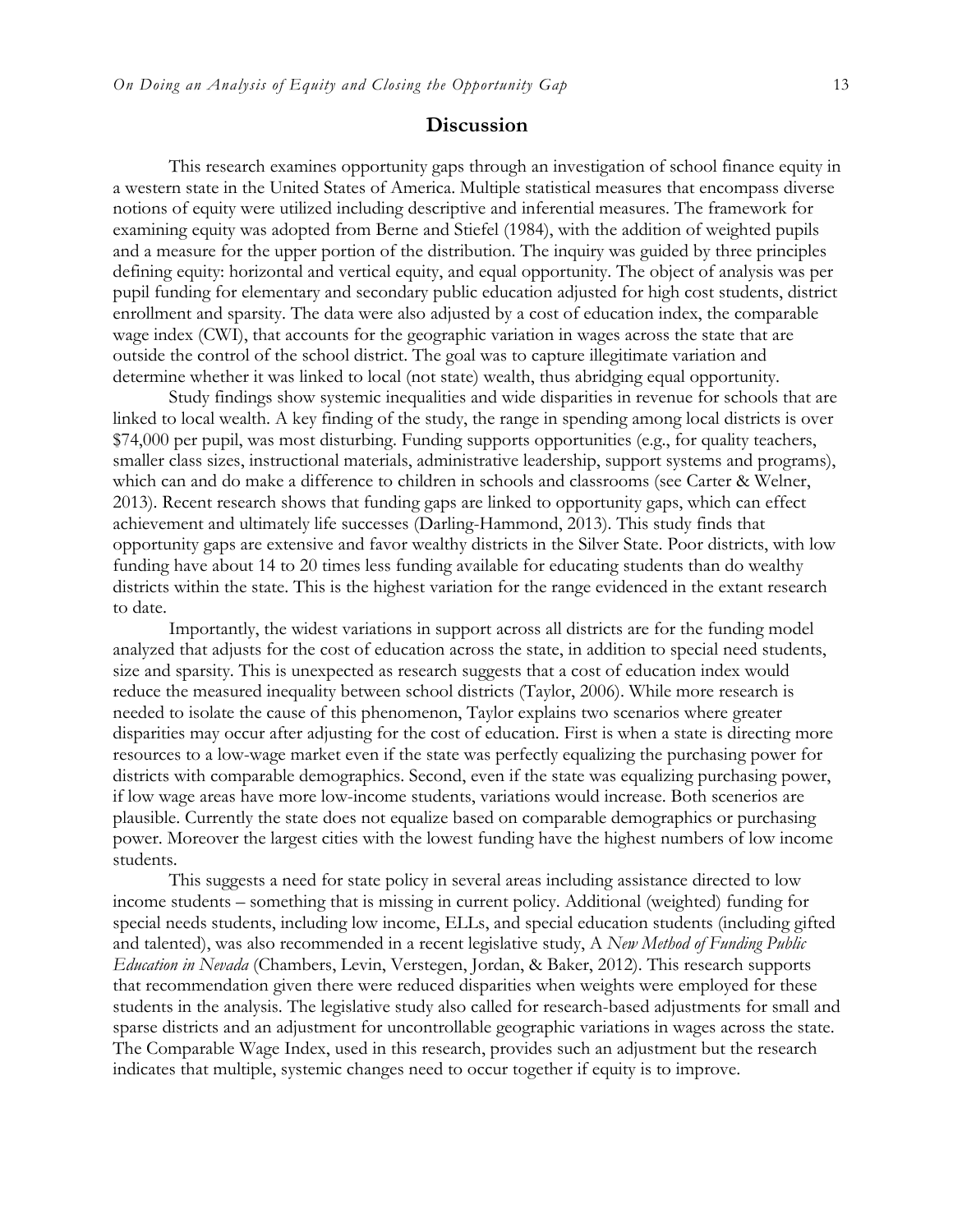Questions are also posed concerning the adequacy of the funding system as well as its equity, with very low funding per weighted pupil available in large, urban districts, containing over 88% of the student population. This may constrain the ability of the district to provide a sufficient education for all students under the Common Core State Standards that are currently being implement in Nevada (as well as about 40 other states). Most importantly, inadequate funding may abridge the opportunity for a quality education for urban children and youths with implications for graduation and future life chances.

The study findings are significant because a comprehensive equity analysis that includes a cost of education index has not been completed in the State of Nevada, despite the fact that equity is a major goal of the education system and education is a "basic constitutional right" in the Silver State (*Guinn v. Angle*, 2004). The Nevada constitution states that the "legislature shall encourage *by all suitable means* the promotion of intellectual, literary, scientific, mining, mechanical, agricultural and moral improvements…." (emphasis added). The Nevada Constitution also states that the legislature shall provide for a *uniform* system of common schools…. (emphasis added). This research finds that these constitutional commands are not being met. The funding system is not uniform and equal opportunity is a function of local wealth – not state support – which is the responsibility of the legislature under the Constitution. Whether the judicial system will be called on to remedy this situation remains to be seen. Nevada is only one of five states in the nation where the courts have not reviewed the funding system to determine its constitutionality. Hopefully, this study will result more attention to the fairness and adequacy of the school finance system, and a focus on equal opportunity for all children – rich, poor, special needs, gifted, rural and urban. This is crucial in Nevada, which has 'savage inequalities' in funding and a lack of equal opportunities for children and youth, along with the highest drop-out rate and lowest per pupil funding among the 50 states in the nation (NEA 2013).

In sum, to close the opportunity gap and create equal opportunities for all children to learn at high levels, a New Finance is required. Although much is needed, as discussed previously, the New Finance would provide systemic change and would consist of at least three broad elements. First, funding structures would be linked to rigorous curriculum standards and assessment systems creating equal opportunities to learn. The implementation of the Common Core State Standards and assessments indicate that the time is ripe for the development and alignment of Resource Standards, assuring all school districts have sufficient funding to teach to high standards. School finance reforms and curricular reforms work more effectively together than either would alone. Next, high numbers of children in poverty suggest finance policies should be linked to services for needy children and families dealing with e.g., health, welfare, medical and dental services, juvenile justice, and social and rehabilitative services. This would extend the reach of reform beyond the classroom to address the multiple and interlocking needs many children bring with them to school that create effective obstacles to learning. The final set of linkages is between education policies and targets for equity and adequacy to guide and drive policy. This study provides research findings and equity targets that may serve as benchmarks. Equity targets would gauge the effect of change over time with the goal of creating a more just and equitable education system for the future.

### **References**

- Alexander, K., & Wall, A. (2006). Adequate funding of education programs for at-risk children: An econometric application of research-based cost differentials. *Journal of Education Finance, 31*(3), 297-319.
- Augenblick, J., Paliach, R. M., & Associates. (2006). *Estimating the cost of an adequate education in Nevada*. Denver, CO: Author.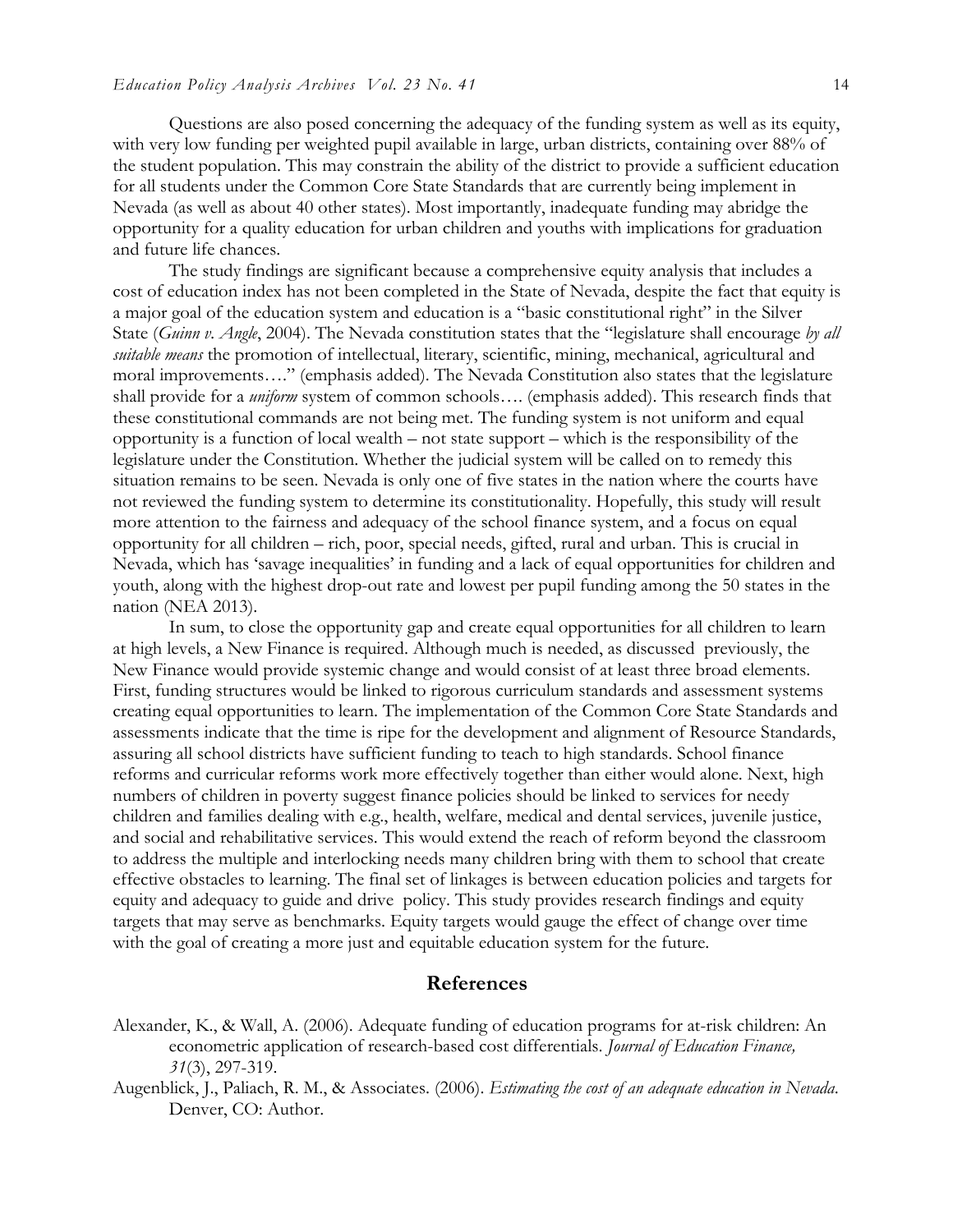- Baker, B. D. (2005). The emerging shape of educational adequacy: From theoretical assumptions to empirical evidence. *Journal of Education Finance, 30*(3), 259-287.
- Baker, B. D., Sciarra, D. G., & Farrie, D. (2010/2012). *Is school funding fair? A national report*. Retrieved 7/19/2013 from www.schoolfundingfairness.org/National\_Rerport\_Card\_2012.pdf
- Berne, R., & Stiefel, L. (1984). *The conceptualization and measurement of equity in school finance.* Baltimore, MD: Johns Hopkins Press.
- Brick, B. H. (2008). Changing concepts of equal educational opportunity: A comparison of the views of Thomas Jefferson, Horace Mann and John Dewey and implications for present day educational policy. Retrieved on January, 22, 2008 from http://www.blinn.edu/faculty\_dev/Equal )pp ARticle.4.doc
- Brimley, V. Jr., Verstegen, D. A., & Garfield, R. R. (2016). *Financing education in a climate of change*. N.Y.: Pearson, Inc.
- Cappon, L. J. (Ed.). (1971). *The Adams-Jefferson letters: The complete correspondence between Thomas Jefferson and Abigail and John Adams*. New York: Simon & Schuster.
- Carter, P. L., & Welner, K. G. (Ed). (2013). *Closing the opportunity gap: What every American must do to give every child an even chance.* Oxford University Press. http://dx.doi.org/10.1093/acprof:oso/9780199982981.001.0001
- Chambers, J., & Parrish, T. B. (June 2004). What are we spending on special education in 1999-2000 in the United States? Center for Special Education Finance, The Special Education Expenditure Project. Palo Alto, CA. Retrieved 1/23/07 from http://www.cserair.org/pub\_seep\_national. php
- Chambers, J., Levin, J., Verstegen, D. A., Jordan, T. S., & Baker, B. (September, 2012). *Study of a new method of funding for public schools in Nevada.* San Mateo, CA: American Institutes for Research. Prepared for the Nevada Legislature, Committee to Study a New Method for Funding Public Schools, Interim Finance Committee. NV: Carson City.
- Darling-Hammond, L. (2013). Inequality and school resources: What it will take to close the opportunity gap. In P. L. Carter & K. G. Welner (Eds.), *Closing the opportunity gap: What America must do to give every child an even chance* (pp. 77-97). Oxford University Press. http://dx.doi.org/10.1093/acprof:oso/9780199982981.003.0006
- Dewey, J. (1960). Philosophies of freedom. In R. J. Bernstien (Ed.), *On experience, nature, and freedom* (pg. 296, quoted in Brick, Ibid, pg. 8). NY: The Bobbs Merrill Company.
- Dewey, J. (1944/1916). *Democracy and education*. New York: The Free Press/Macmillan.
- Editorial Projects in Education (January 10, 2013). School finance. *Education Week: Quality Counts, 32*(16), 50-52.
- *Guinn v. Angle*, 71 P.3d 1269
- Impact Aid: Title VIII of the Elementary and Secondary Education Act (Impact Aid Program), Section 8009 [U.S.C. 7709].
- Jefferson, T. (1787). Letter to Peter Carr, August 10, 1787. In A. Koch & W. Peden (Eds.), (1944). *The life and selected writings of Thomas Jefferson* (pp. 430-431). NY: Random House. Quoted in Brick, B. H. (2008). Changing concepts of equal educational opportunity: A comparison of the views of Thomas Jefferson, Horace Mann and John Dewey and implications for present day educational policy. Retrieved January 22, 2008 from http://www.blinn.edu/faculty\_dev/Equal%20)pp%20ARticle.4.doc

Kozol, J. (1991). *Savage inequalities: Children in America's schools*. NY: HarperCollins.

Legislative Counsel Bureau, Fiscal Analysis Division. (2011) Education*. Appropriations Report*. Carson City, Nevada. Retrieved May 2013 from:

http://www.leg.state.nv.us/Division/fiscal/Appropriation Reports/ 2011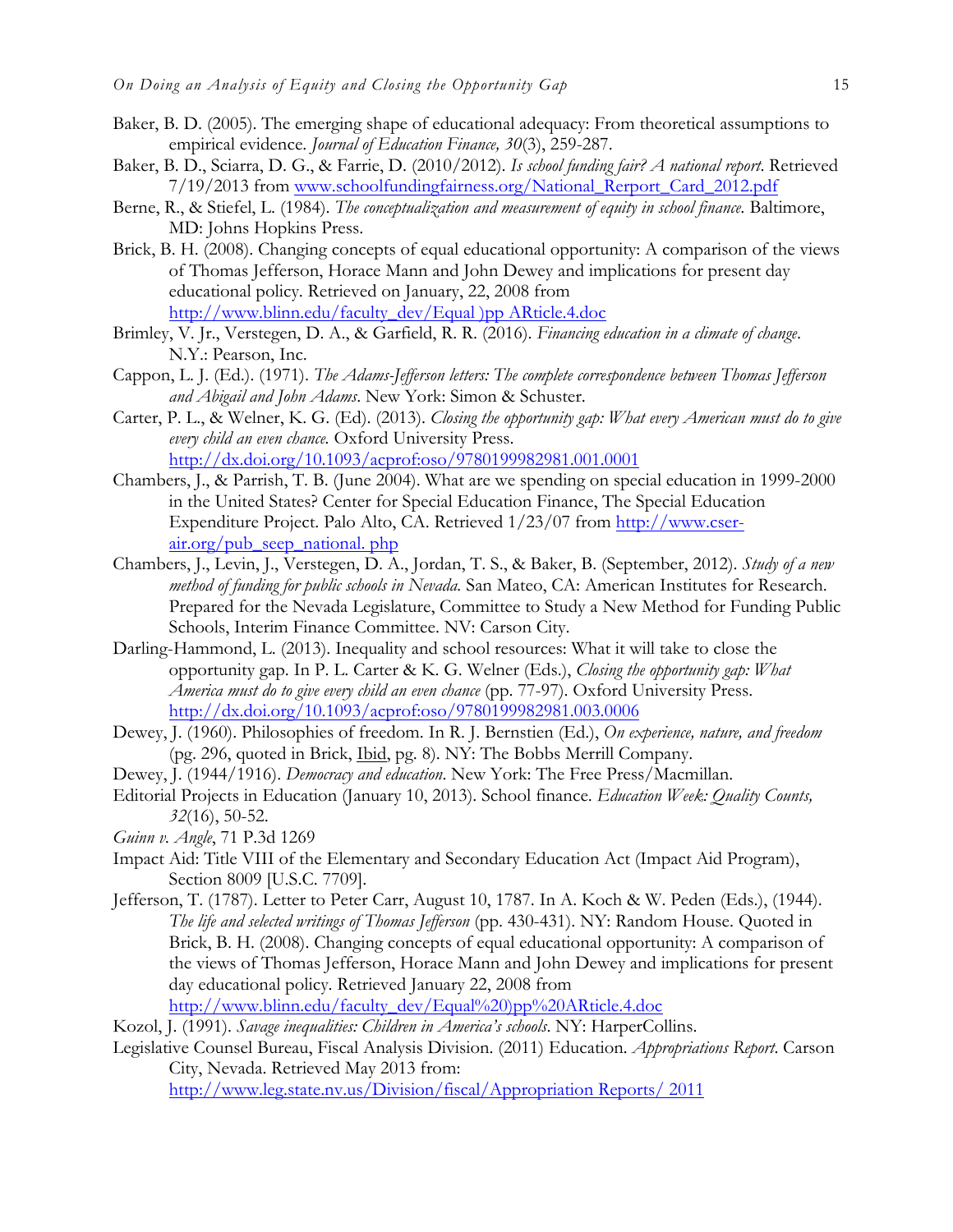- Legislative Counsel Bureau. (2011). *The Nevada plan for school finance: An overview*. 2011 Legislative Session. Carson City, Nevada. Retrieved 6/25/2013 from http://www.leg.state.nv.us/Division/fiscal/NevadaPlan
- National Education Association. (December 2011). Table H: Estimated revenue and nonrevenue receipts, 2010-11 (revised). Table J. Estimated expenditures for public schools, 2010-11 (Revised). *Rankings of the states 2011 and estimates of school statistics 2012*. Washington, DC: NEA Research. Retrieved April 13, 2013 from

http://www.nea.org/assets/docs/NEA\_Rankings\_And\_Estimates\_FINAL\_20120209.pdf

- Nevada Constitution, Article 11, Section 2. [Proposed and passed by the 1935 legislature, agreed to and passed by the 1937 legislature and approved and ratified by the people at the 1938 general election.]
- Nevada Constitution, Article 11, Section 1. [Amended in 1956. Proposed and passed by the 1953 legislature; agreed to and passed by the 1955 legislature; and approved and ratified by the people at the 1956 general election.]
- Nevada Department of Revenue. (2011). Carson City, Nevada.
- NRS (Nevada Revised Statues), 387.303 Report (schedule IIIG-General Fund). (2011).
- Nevada Legislative Counsel Bureau, Fiscal Analysis Division. (2011). *Education. 2011 appropriations report*. p. 116. Carson City, Nevada. Retrieved May 2013 from URL http://www.leg.state.nv.us/Division/fiscal/Appropriation Reports/ 2011. cfm.
- Nevada Report Card. (2013). Demographic profile. Retrieved May 2013 from http://www.nevadarerportcard.com
- Rawls, J. (1971). *A theory of justice*. Cambridge, MA: Harvard University Press.
- Taylor, L. L. (2006). Comparable wages, inflation, and school finance equity. *Education Finance and Policy, 1*(3), 349-371. http://dx.doi.org/10.1162/edfp.2006.1.3.349
- Taylor, L. L. (n.d.). The Bush school of government and public services. Texas A & M University, 4220, TAMU, College Station, TX. Retrieved February 13, 2014 from http://bush, tamu.edu/research.faculty/Taylor CWI/
- Verstegen, D. A. (1996). Concepts and measures of fiscal inequality: A new approach and effects for five states. *Journal of Education Finance, 22*(2), 145-160.
- Verstegen, D. A., & Driscoll, L. (2008). Educational opportunity: The Illinois dilemma. *Journal of Education Finance, 33*(4), 331-352.
- Verstegen, D. A. (2013). Leaving equity behind? A quantitative analysis of fiscal equity in Nevada's public education finance system. *Journal of Education Finance, 39(*2), 132-149.
- Verstegen. D. A. (2013). Nevada, the Great Recession and education. *Educational Considerations, 40*(2), 34-44.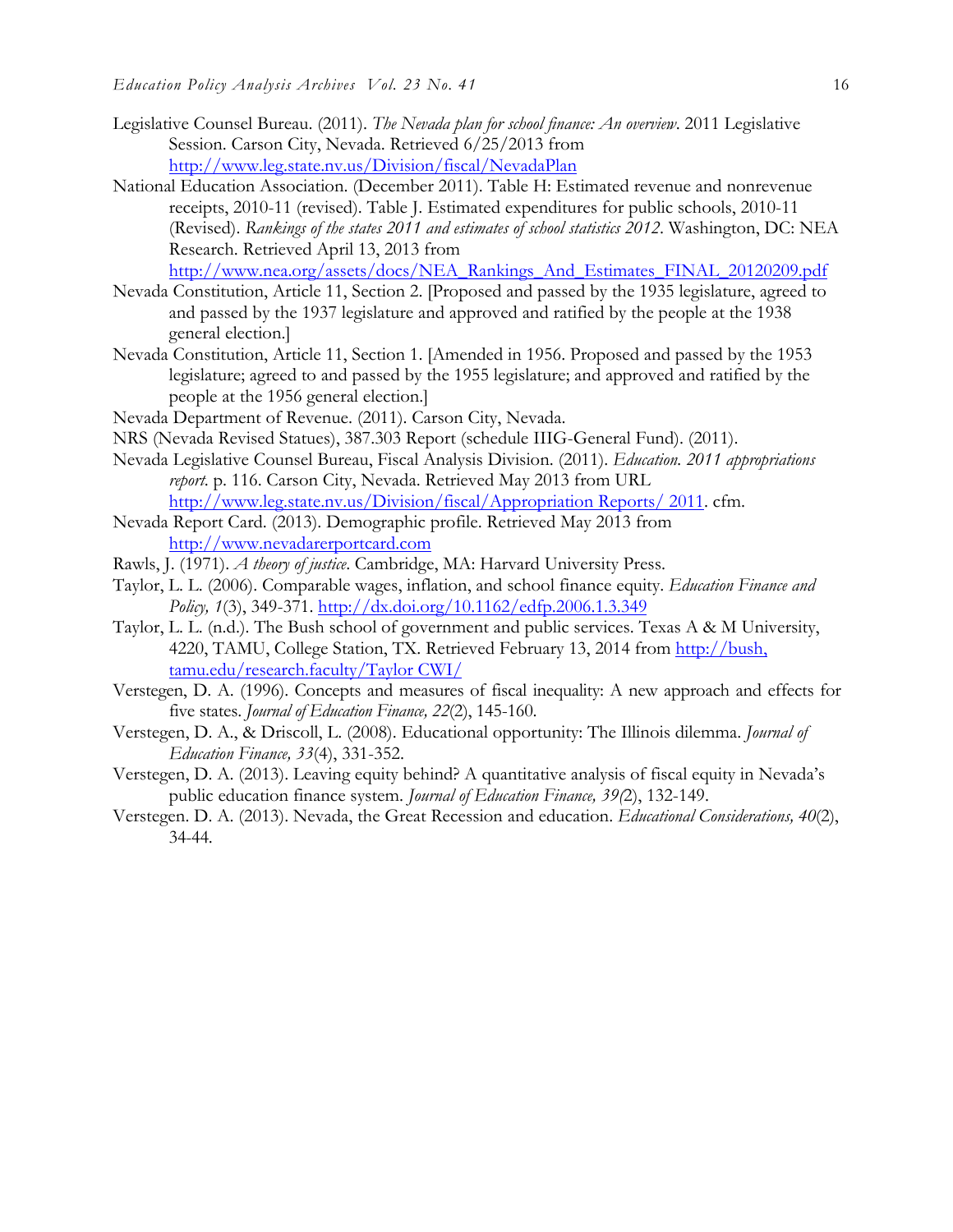## **About the Author**

#### **Deborah A. Verstegen**

University of Nevada, Reno dav3e@unr.edu

Deborah Verstegen is Professor of finance, policy and leadership in the College of Education at the University of Nevada, Reno. She earned the Ph.D. at the University of Wisconsin-Madison, where she was awarded the Alumni Achievement Award in 1997. She has written about 300 publications on finance and policy. In 2007 she held an endowed chair in Financial Management at the University of Illinois, Urbana-Champaign. She has served as editor of the *Journal of Education Finance*, as consultant to local, state and national organizations/governments, expert witness in state finance proceedings, has twice been a member of the Board of Directors of the American Education Finance Association and is currently on the Board of Advisors of the National Education Finance Conference. Her text, *Financing Education in a Climate of Change* (with Brimley and Garfield, 2016) has just been released by Pearson.

# education policy analysis archives

Volume 23 Number 41 April 6<sup>th</sup>, 2015 ISSN 1068-2341

ര

**SOME RIGHTS RESERVED** Readers are free to copy, display, and distribute this article, as long as the work is attributed to the author(s) and **Education Policy Analysis Archives,** it is distributed for noncommercial purposes only, and no alteration or transformation is made in the work. More details of this Creative Commons license are available at

http://creativecommons.org/licenses/by-nc-sa/3.0/. All other uses must be approved by the author(s) or **EPAA**. **EPAA** is published by the Mary Lou Fulton Institute and Graduate School of Education at Arizona State University Articles are indexed in CIRC (Clasificación Integrada de Revistas Científicas, Spain), DIALNET (Spain), Directory of Open Access Journals, EBSCO Education Research Complete, ERIC, Education Full Text (H.W. Wilson), QUALIS A2 (Brazil), SCImago Journal Rank; SCOPUS, SOCOLAR (China).

Please contribute commentaries at http://epaa.info/wordpress/ and send errata notes to Gustavo E. Fischman fischman@asu.edu

**Join EPAA's Facebook community** at https://www.facebook.com/EPAAAAPE and **Twitter**  feed *@epaa* aape.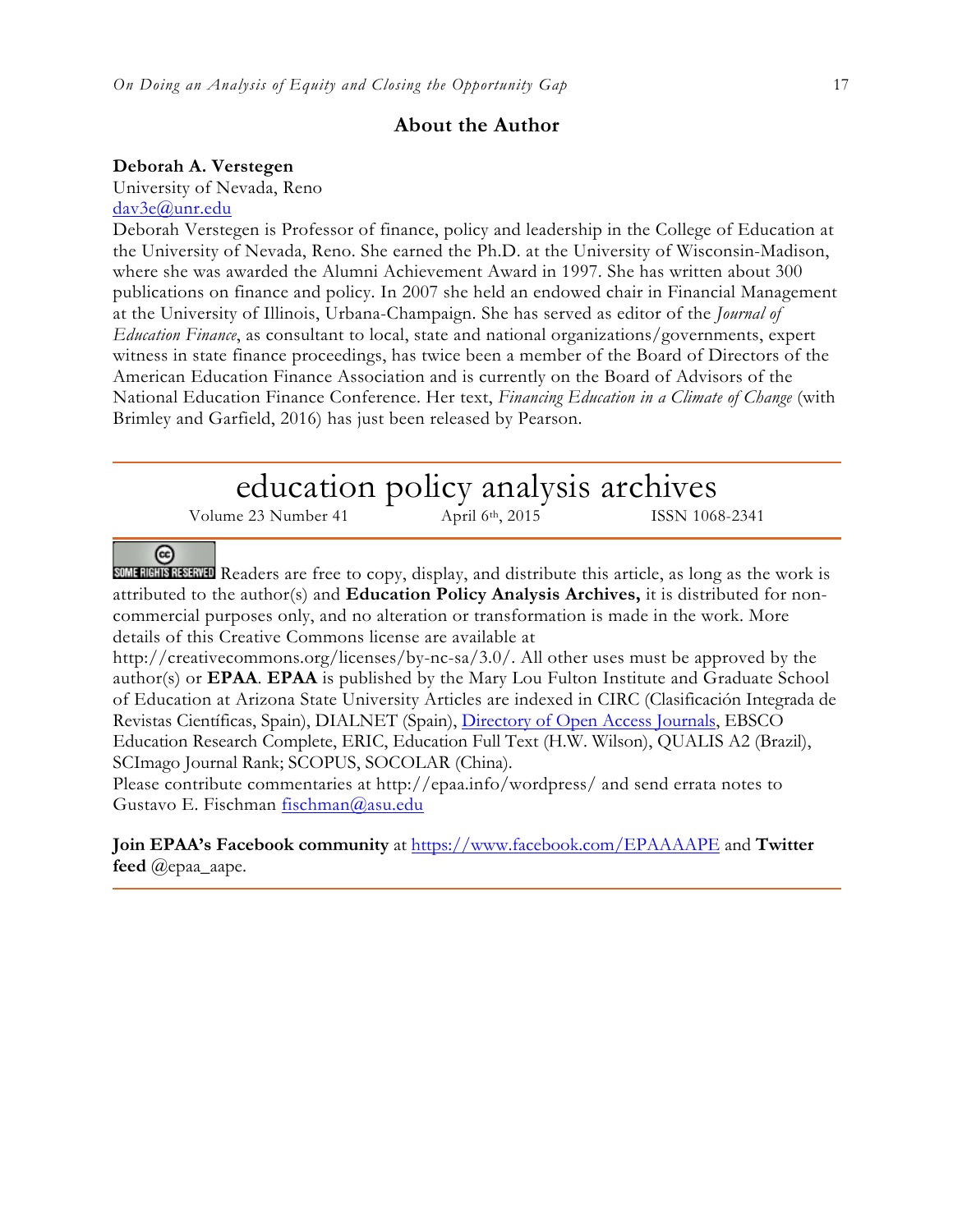## education policy analysis archives editorial board

### Editor **Gustavo E. Fischman** (Arizona State University)

Associate Editors: **Audrey Amrein-Beardsley** (Arizona State University), **Kevin Kinser** (State University of New York, Albany **Jeanne M. Powers** (Arizona State University)

| Jessica Allen University of Colorado, Boulder                       | <b>Jaekyung Lee SUNY Buffalo</b>                          |
|---------------------------------------------------------------------|-----------------------------------------------------------|
| Gary Anderson New York University                                   | Christopher Lubienski University of Illinois,             |
|                                                                     | Urbana-Champaign                                          |
| Michael W. Apple University of Wisconsin,                           | Sarah Lubienski University of Illinois, Urbana-           |
| Madison                                                             | Champaign                                                 |
| Angela Arzubiaga Arizona State University                           | Samuel R. Lucas University of California, Berkeley        |
| David C. Berliner Arizona State University                          | Maria Martinez-Coslo University of Texas,<br>Arlington    |
| <b>Robert Bickel</b> Marshall University                            | William Mathis University of Colorado, Boulder            |
| Henry Braun Boston College                                          | Tristan McCowan Institute of Education, London            |
| Eric Camburn University of Wisconsin, Madison                       | Michele S. Moses University of Colorado, Boulder          |
| Wendy C. Chi Jefferson County Public Schools in<br>Golden, Colorado | Julianne Moss Deakin University                           |
| Casey Cobb University of Connecticut                                | <b>Sharon Nichols</b> University of Texas, San Antonio    |
| Arnold Danzig California State University, San                      | Noga O'Connor University of Iowa                          |
| Jose                                                                |                                                           |
| Antonia Darder Loyola Marymount University                          | João Paraskveva University of Massachusetts,<br>Dartmouth |
| Linda Darling-Hammond Stanford University                           | Laurence Parker University of Utah                        |
| Chad d'Entremont Rennie Center for Education<br>Research and Policy | Susan L. Robertson Bristol University                     |
| <b>John Diamond</b> Harvard University                              | John Rogers University of California, Los Angeles         |
| Tara Donahue McREL International                                    | A. G. Rud Washington State University                     |
| Sherman Dorn Arizona State University                               | Felicia C. Sanders Institute of Education Sciences        |
| <b>Christopher Joseph Frey Bowling Green State</b><br>University    | Janelle Scott University of California, Berkeley          |
| Melissa Lynn Freeman Adams State College                            | Kimberly Scott Arizona State University                   |
| Amy Garrett Dikkers University of North Carolina<br>Wilmington      | Dorothy Shipps Baruch College/CUNY                        |
| Gene V Glass Arizona State University                               | Maria Teresa Tatto Michigan State University              |
| Ronald Glass University of California, Santa Cruz                   | Larisa Warhol Arizona State University                    |
| Harvey Goldstein University of Bristol                              | Cally Waite Social Science Research Council               |
| Jacob P. K. Gross University of Louisville                          | John Weathers University of Colorado, Colorado<br>Springs |
| Eric M. Haas WestEd                                                 | Kevin Welner University of Colorado, Boulder              |
| Kimberly Joy Howard University of Southern<br>California            | Ed Wiley University of Colorado, Boulder                  |
| Aimee Howley Ohio University                                        | Terrence G. Wiley Center for Applied Linguistics          |
| <b>Craig Howley Ohio University</b>                                 | John Willinsky Stanford University                        |
| Steve Klees University of Maryland                                  | Kyo Yamashiro Los Angeles Education Research<br>Institute |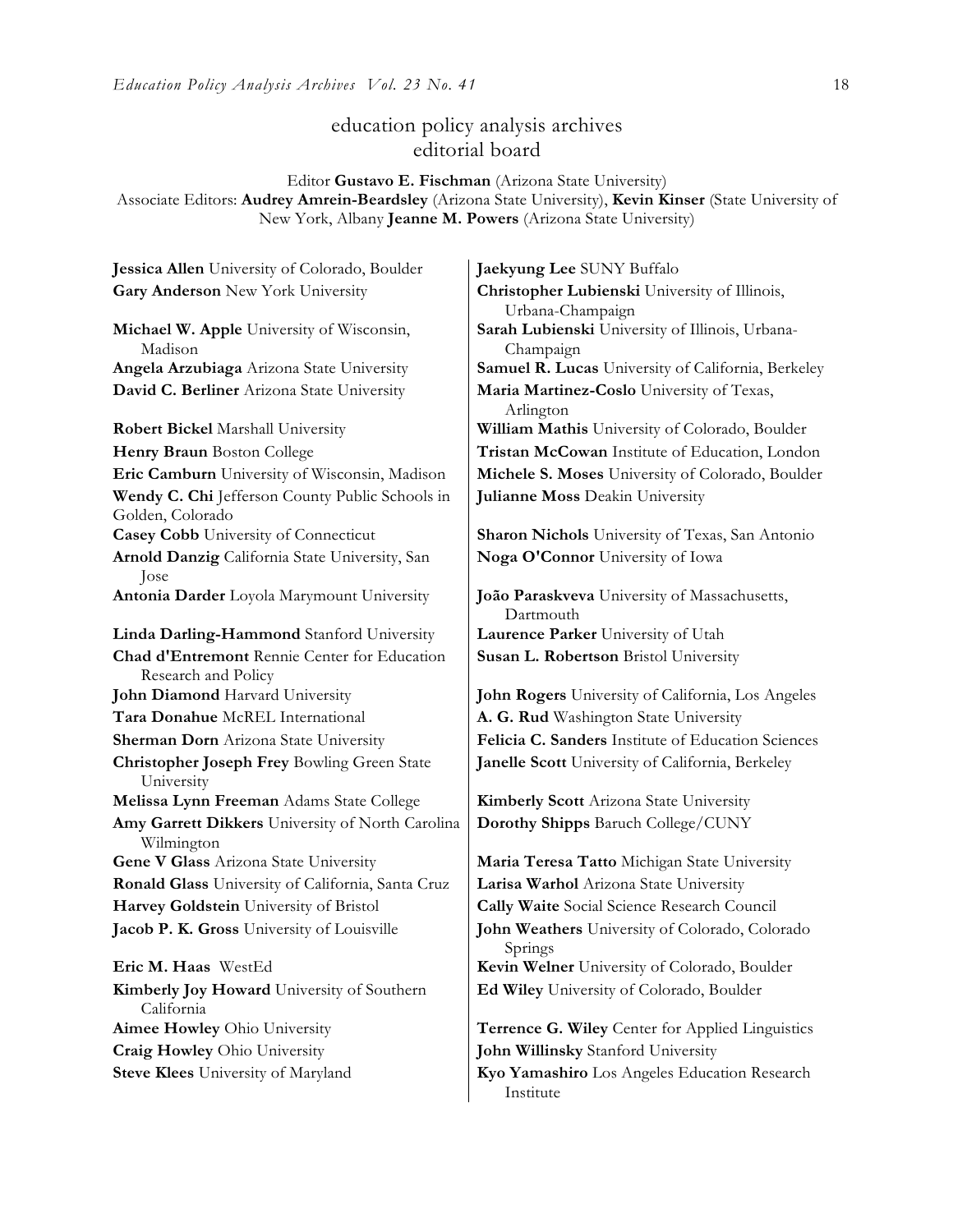archivos analíticos de políticas educativas consejo editorial

Editores: **Gustavo E. Fischman** (Arizona State University), **Jason Beech** (Universidad de San Andrés), **Alejandro Canales** (UNAM) y **Jesús Romero Morante** (Universidad de Cantabria)

**Armando Alcántara Santuario** IISUE, UNAM México

**Claudio Almonacid** University of Santiago, Chile **Imanol Ordorika** Instituto de Investigaciones **Pilar Arnaiz Sánchez** Universidad de Murcia, España **Xavier Besalú Costa** Universitat de Girona, España **Jose Joaquin Brunner** Universidad Diego Portales, Chile **Damián Canales Sánchez** Instituto Nacional para la Evaluación de la Educación, México **María Caridad García** Universidad Católica del Norte, Chile **Raimundo Cuesta Fernández** IES Fray Luis de León, España **Marco Antonio Delgado Fuentes** Universidad Iberoamericana, México **Inés Dussel** DIE**-**CINVESTAV, Mexico **Rafael Feito Alonso** Universidad Complutense de Madrid. España **Pedro Flores Crespo** Universidad Iberoamericana, México **Verónica García Martínez** Universidad Juárez Autónoma de Tabasco, México **Francisco F. García Pérez** Universidad de Sevilla, España **Edna Luna Serrano** Universidad Autónoma de Baja California, México **Alma Maldonado** DIE-CINVESTAV México **Alejandro Márquez Jiménez** IISUE, UNAM México **Jaume Martínez Bonafé**, Universitat de València, España **José Felipe Martínez Fernández** University of California Los Angeles, Estados Unidos

**Fanni Muñoz** Pontificia Universidad Católica de Perú, Economicas – UNAM, México

**Maria Cristina Parra Sandoval** Universidad de Zulia, Venezuela

**Miguel A. Pereyra** Universidad de Granada, España

**Monica Pini** Universidad Nacional de San Martín, Argentina

**Paula Razquin** Universidad de San Andrés, Argentina

**Ignacio Rivas Flores** Universidad de Málaga, España

**Daniel Schugurensky** Arizona State University, Estados Unidos

**Orlando Pulido Chaves** Instituto para la Investigacion Educativa y el Desarrollo Pedagogico IDEP

**José Gregorio Rodríguez** Universidad Nacional de Colombia

**Miriam Rodríguez Vargas** Universidad Autónoma de Tamaulipas, México

**Mario Rueda Beltrán** IISUE, UNAM México

**José Luis San Fabián Maroto** Universidad de Oviedo, España

**Yengny Marisol Silva Laya** Universidad Iberoamericana, México

**Aida Terrón Bañuelos** Universidad de Oviedo, España

**Jurjo Torres Santomé** Universidad de la Coruña, España

**Antoni Verger Planells** University of Barcelona, España

**Mario Yapu** Universidad Para la Investigación Estratégica, Bolivia